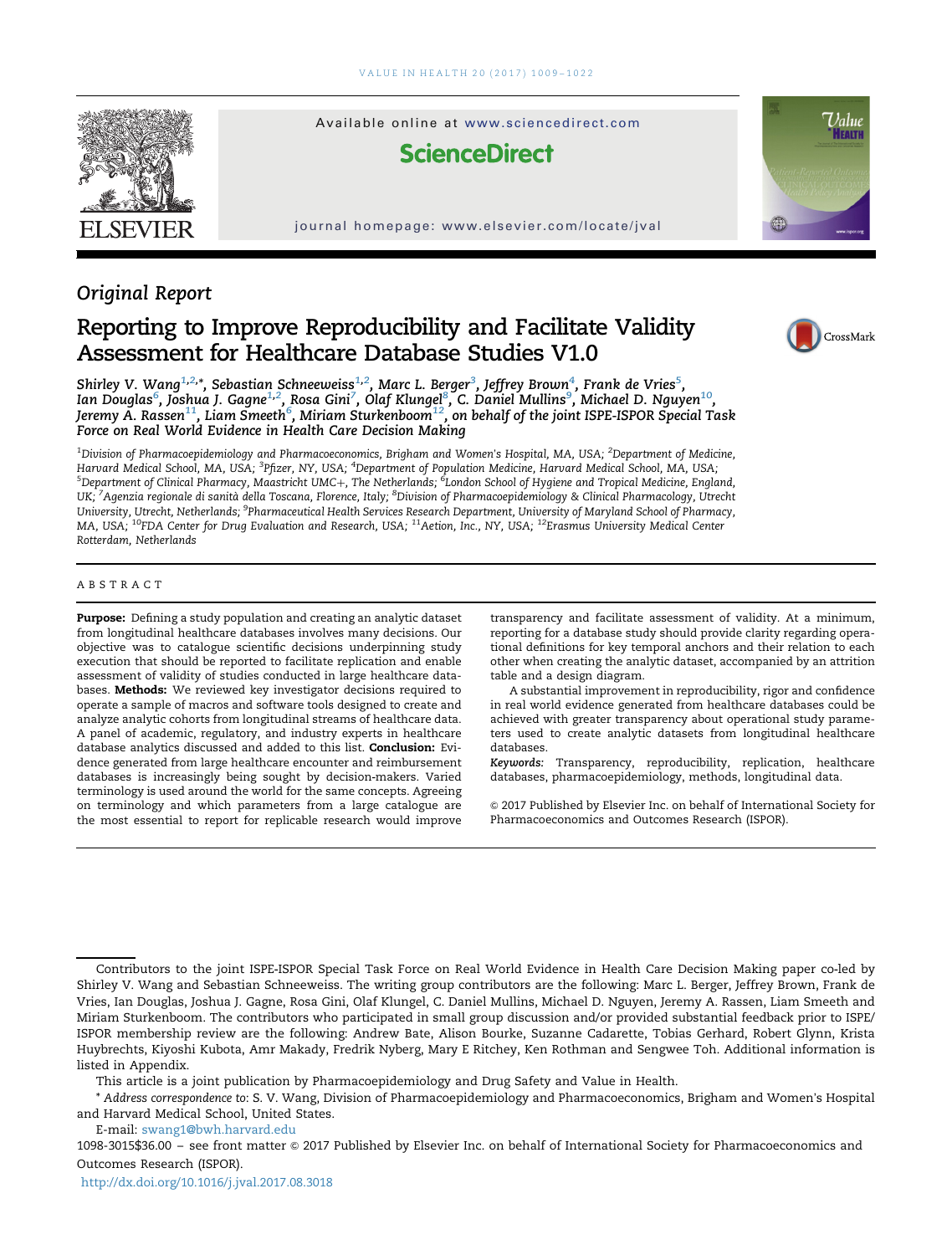## Introduction

Modern healthcare encounter and reimbursement systems produce an abundance of electronically recorded, patient‐level longitudinal data. These data streams contain information on physician visits, hospitalizations, diagnoses made and recorded, procedures performed and billed, medications prescribed and filled, lab tests performed or results recorded, as well as many other date‐stamped items. Such temporally ordered data are used to study the effectiveness and safety of medical products, healthcare policies, and medical interventions and have become a key tool for improving the quality and affordability of healthcare [1,2]. The importance and influence of such "real world" evidence is demonstrated by commitment of governments around the world to develop infrastructure and technology to increase the capacity for use of these data in comparative effectiveness and safety research as well as health technology assessments [3–12].

Research conducted using healthcare databases currently suffers from a lack of transparency in reporting of study details [13–16]. This has led to high profile controversies over apparent discrepancies in results and reduced confidence in evidence generated from healthcare databases. However, subtle differences in scientific decisions regarding specific study parameters can have significant impacts on results and interpretation—as was discovered in the controversies over 3rd generation oral contraceptives and risk of venous thromboembolism or statins and the risk of hip fracture [17,18]. Clarity regarding key operational decisions would have facilitated replication, assessment of validity and earlier understanding of the reasons that studies reported different findings.

The intertwined issues of transparency, reproducibility and validity cut across scientific disciplines. There has been an increasing movement towards "open science", an umbrella term that covers study registration, data sharing, public protocols and more detailed, transparent reporting [19–28]. To address these issues in the field of healthcare database research, a Joint Task Force between the International Society for Pharmacoepidemiology (ISPE) and the International Society for Pharmacoeconomics and Outcomes Research (ISPOR) was convened to address transparency in process for database studies (e.g. "what did you plan to do?") and transparency in study execution (e.g. "what did you actually do?). This paper led by ISPE focuses on the latter topic, reporting of the specific steps taken during study implementation to improve reproducibility and assessment of validity.

Transparency and reproducibility in large healthcare databases is dependent on clarity regarding 1) cleaning and other pre‐processing of raw source data tables, 2) operational decisions to create an analytic dataset and 3) analytic choices (Figure 1). This paper focuses on reporting of design and implementation decisions to define and create a temporally anchored study population from raw longitudinal source data (Figure 1 Step 2). A temporally anchored study population is identified by a sentinel event—an initial temporal anchor. Characteristics of patients, exposures and/or outcomes are evaluated during time periods defined in relation to the sentinel event.

However understanding how source data tables are cut, cleaned and pre‐processed prior to implementation of a research study (Figure 1 Step 1), how information is extracted from unstructured data (e.g. natural language processing of free text from clinical notes), and how the created dataset is analyzed (Figure 1 Step 3) are also important parts of reproducible research. These topics have been covered elsewhere [14,29–36], however we summarize key points for those data provenance steps in the online appendix.

#### Transparency

Transparency in what researchers initially intended to do protects against data dredging and cherry picking of results. It can be

achieved with pre‐registration and public posting of protocols before initiation of analysis. This is addressed in detail in a companion paper led by ISPOR [37]. Because the initially planned research and the design and methodology underlying reported results may differ, it is also important to have transparency regarding what researchers actually did to obtain the reported results from a healthcare database study. This can be achieved with clear reporting on the detailed operational decisions made by investigators during implementation. These decisions include how to define a study population (whom to study), and how to design and conduct an analysis (what to measure, when and how to measure it).

#### Reproducibility and replicability

Reproducibility is a characteristic of a study or a finding. A reproducible study is one for which independent investigators implementing the same methods in the same data are able to obtain the same results (direct replication [38]). In contrast, a reproducible finding is a higher order target than a reproducible study, which can be tested by conducting multiple studies that evaluate the same question and estimand (target of inference) but use different data and/or apply different methodology or operational decisions (conceptual replication [38]) (Table 1).

Direct replicability is a necessary, but not sufficient, component of high quality research. In other words, a fully transparent and directly replicable research study is not necessarily rigorous nor does it necessarily produce valid findings. However, the transparency that makes direct replication possible means that validity of design and operational decisions can be evaluated, questioned and improved. Higher order issues such as conceptual replication of the finding can and should be evaluated as well, however, without transparency in study implementation, it can be difficult to ascertain whether superficially similar studies address the same conceptual question.

For healthcare database research, direct replication of a study means that if independent investigators applied the same design operational choices to the same longitudinal source data, they should be able to obtain the same results (or at least a near exact reproduction). In contrast, conceptual replication and robustness of a finding can be assessed by applying the same methods to different source data (or different years from the same source). Here, lack of replicability would not necessarily mean that one result is more "correct" than another, or refutes the results of the original. Instead, it would highlight a need for deeper inquiry to find the drivers of the differences, including differences in data definitions and quality, temporal changes or true differences in treatment effect for different populations. Conceptual replications can be further evaluated through application of different plausible methodologic and operational decisions to the same or different source data to evaluate how much the finding is influenced by the specific parameter combinations originally selected. This would encompass evaluation of how much reported findings vary with plausible alternative parameter choices, implementation in comparable data sources or after flawed design or operational decision is corrected. However, the scientific community cannot evaluate the validity and rigor of research methods if implementation decisions necessary for replication are not transparently reporte.

The importance of achieving consistently reproducible research is recognized in many reporting guidelines (e.g. STROBE [34], RECORD [39], PCORI Methodology Report [40], EnCePP [33]) and is one impetus for developing infrastructure and tools to scale up capacity for generating evidence from large healthcare database research [3,41–45]. Other guidelines, such as the ISPE Guidelines for Good Pharmacoepidemiology Practice (GPP) broadly cover many aspects of pharmacoepidemiology from protocol development, to responsibilities of research personnel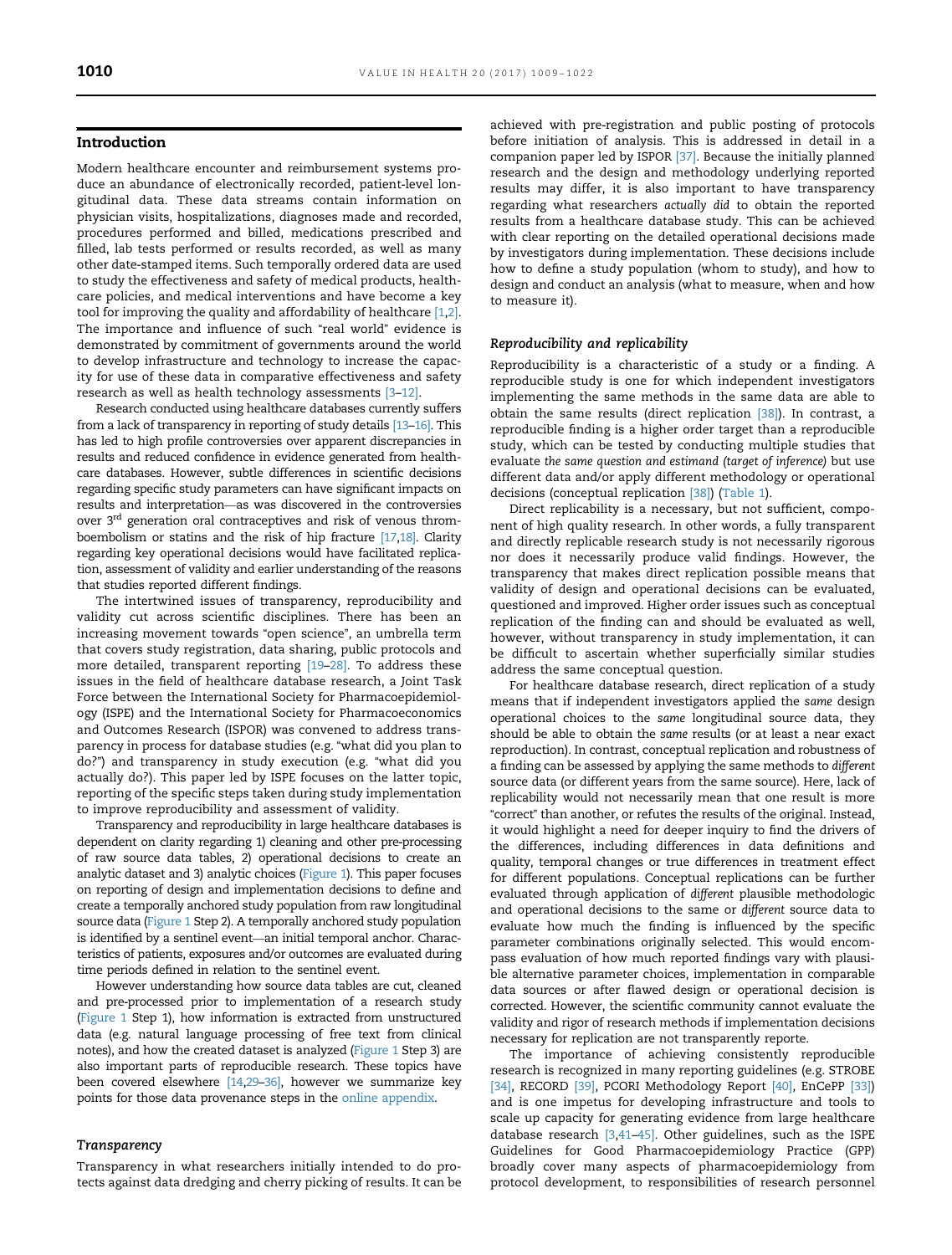

choices should be made transparent by the researchers with reporting of study findings

#### Figure 1 – Data provenance: transitions from healthcare delivery to analysis results.

and facilities, to human subject protection and adverse event reporting [46]. While these guidelines certainly increase transparency, even strict adherence to existing guidance would not provide all the information necessary for full reproducibility. In recognition of this issue, ISPE formed a joint task force with ISPOR specifically focused on improving transparency, reproducibility and validity assessment for database research, and supported a complementary effort to develop a version of the RECORD reporting guidelines with a specific focus on healthcare database pharmacepidemiology.

Any replication of database research requires an exact description of the transformations performed upon the source data and how missing data are handled. Indeed, it has been demonstrated that when researchers go beyond general guidance

| Table 1 – Reproducibility and replicability. |                                                                                                                                                                                      |                                        |                                        |
|----------------------------------------------|--------------------------------------------------------------------------------------------------------------------------------------------------------------------------------------|----------------------------------------|----------------------------------------|
|                                              |                                                                                                                                                                                      | Data                                   | Methods                                |
| Reproducibility                              | Direct replication<br>Reproduction of a specific study<br>Conceptual replication<br>Reproduction of a finding for the exposure (and comparator),<br>outcome and estimand of interest | Same<br>Different<br>Same<br>Different | Same<br>Same<br>Different<br>Different |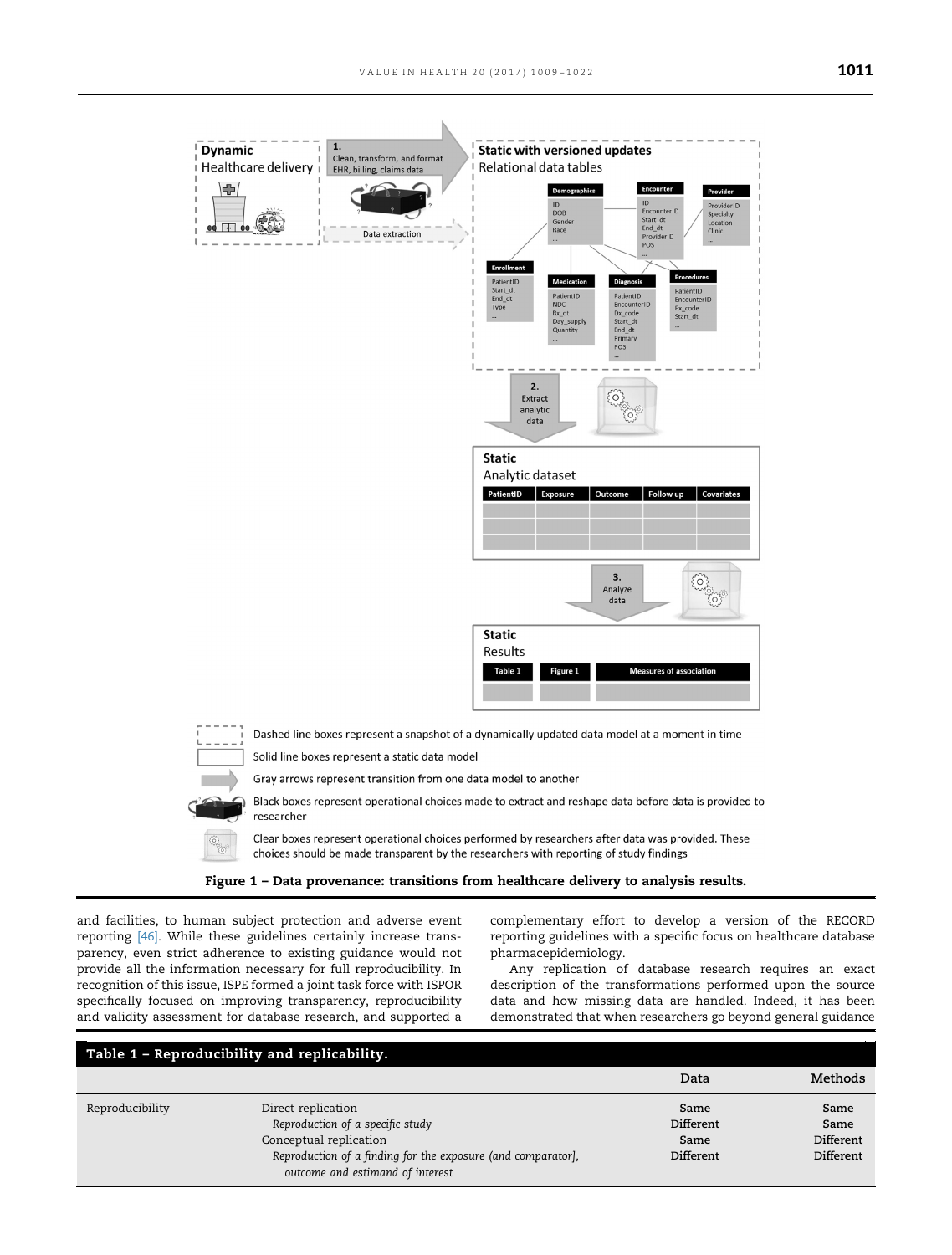and provide a clear report of the temporal anchors, coding algorithms, and other decisions made to create and analyze their study population(s), independent investigators following the same technical/statistical protocol and using the same data source are able to closely replicate the study population and results [47].

## The current status of transparency and reproducibility of healthcare database studies

Many research fields that rely on primary data collection have emphasized creation of repositories for sharing study data and analytic code [48,49]. In contrast to fields that rely on primary data collection, numerous healthcare database researchers routinely make secondary use of the same large healthcare data sources. However the legal framework that enables healthcare database researchers to license or otherwise access raw data for research often prevents public sharing both of raw source data itself as well as created analytic datasets due to patient privacy and data security concerns. Access to data and code guarantees the ability to directly replicate a study. However, the current system for multi‐user access to the same large healthcare data sources often prevents public sharing of that data. Furthermore, database studies require thousands of lines of code to create and analyze a temporally anchored study population from a large healthcare database. This is several orders of magnitude larger than the code required for analysis of a randomized trial or other dataset based on primary collection. Transparency requires clear reporting of the decisions and parameters used in study execution. While we encourage sharing data and code, we recognize that for many reasons, including data use agreements and intellectual property, this is often not possible. We emphasize that simply sharing code without extensive annotation to identify where key operational and design parameters are defined would obfuscate important scientific decisions. Clear natural language description of key operational and design details should be the basis for sharing the scientific thought process with the majority of informed consumers of evidence.

## Recent efforts to improve transparency and reproducibility of healthcare database studies

To generate transparent and reproducible evidence that can inform decision‐making at a larger scale, many organizations have developed infrastructure to more efficiently utilize large healthcare data sources [9,50–56]. Recently developed comprehensive software tools from such organizations use different coding languages and platforms to facilitate identification of study populations, creation of temporally anchored analytic datasets, and analysis from raw longitudinal healthcare data streams. They have in common the flexibility for investigators to turn "gears and levers" at key operational touchpoints to create analytically usable, customized study populations from raw longitudinal source data tables. However, the specific parameters that must be user specified, the flexibility of the options and the underlying programming code differ. Many but not all, reusable software tools go through extensive quality checking and validation processes to provide assurance of the fidelity of the code to intended action. Transparency in quality assurance and validation processes for software tools is critically important to prevent exactly replicable findings that lack fidelity to intended design and operational parameters.

Even with tools available to facilitate creation and analysis of a temporally anchored study population from longitudinal healthcare databases, investigators must still take responsibility for publically reporting the details of their design and operational

decisions. Due to the level of detail, these can be made available as online appendices or web links for publications and reports.

## **Objective**

The objective of this paper was to catalogue scientific decisions made when executing a database study that are relevant for facilitating replication and assessment of validity.

We emphasize that a fully transparent study does not imply that reported parameter choices were scientifically valid; rather, the validity of a research study cannot be evaluated without transparency regarding those choices. We also note that the purpose of this paper was not to recommend specific software or suggest that studies conducted with software platforms are better than studies based on de novo code.

## Methods

In order to identify an initial list of key parameters that must be defined to implement a study, we reviewed 5 macro based programs and software systems designed to support healthcare database research (listed in appendix). We used this as a starting point because such programs are designed with flexible parameters to allow creation of customized study populations based on user specified scientific decisions [54,57–60]. These flexible parameters informed our catalogue of operational decisions that would have to be transparent for an independent investigator to fully understand how a study was implemented and be able to directly replicate a study.

Our review included a convenience sample of macro based programs and software systems that were publically available, developed by or otherwise accessible to members of the Task Force. Although the software systems used a variety of coding languages, from a methodologic perspective, differences in code or coding languages are irrelevant so long as study parameters are implemented as intended by the investigator.

In our review, we identified places where an investigator had to make a scientific decision between options or create study specific inputs to create an analytic dataset from raw longitudinal source data, including details of data source, inclusion/exclusion criteria, exposure definition, outcome definition, follow up (days at risk), baseline covariates, as well as reporting on analysis methods. As we reviewed each tool, we added new parameters that had not been previously encountered and synonyms for different concepts.

After the list of parameters was compiled, the co-authors, an international group of database experts, corresponded about these items and suggested additional parameters to include. In‐ person discussions took place following the ISPE mid‐year in London (2017).

This paper was opened to comment by ISPE membership prior to publication and was endorsed by ISPE's Executive Board on July 20, 2017. The paper was also reviewed by ISPOR membership and endorsed by ISPOR leadership.

#### Results

Our review identified many scientific decisions necessary to operate software solutions that would facilitate direct replication of an analytic cohort from raw source data captured in a longitudinal healthcare data source (Table 2). After reviewing the first two comprehensive software solutions, no parameters were added with review of additional software tools (e.g. "saturation point"). The general catalogue includes items that may not be relevant for all studies or study designs.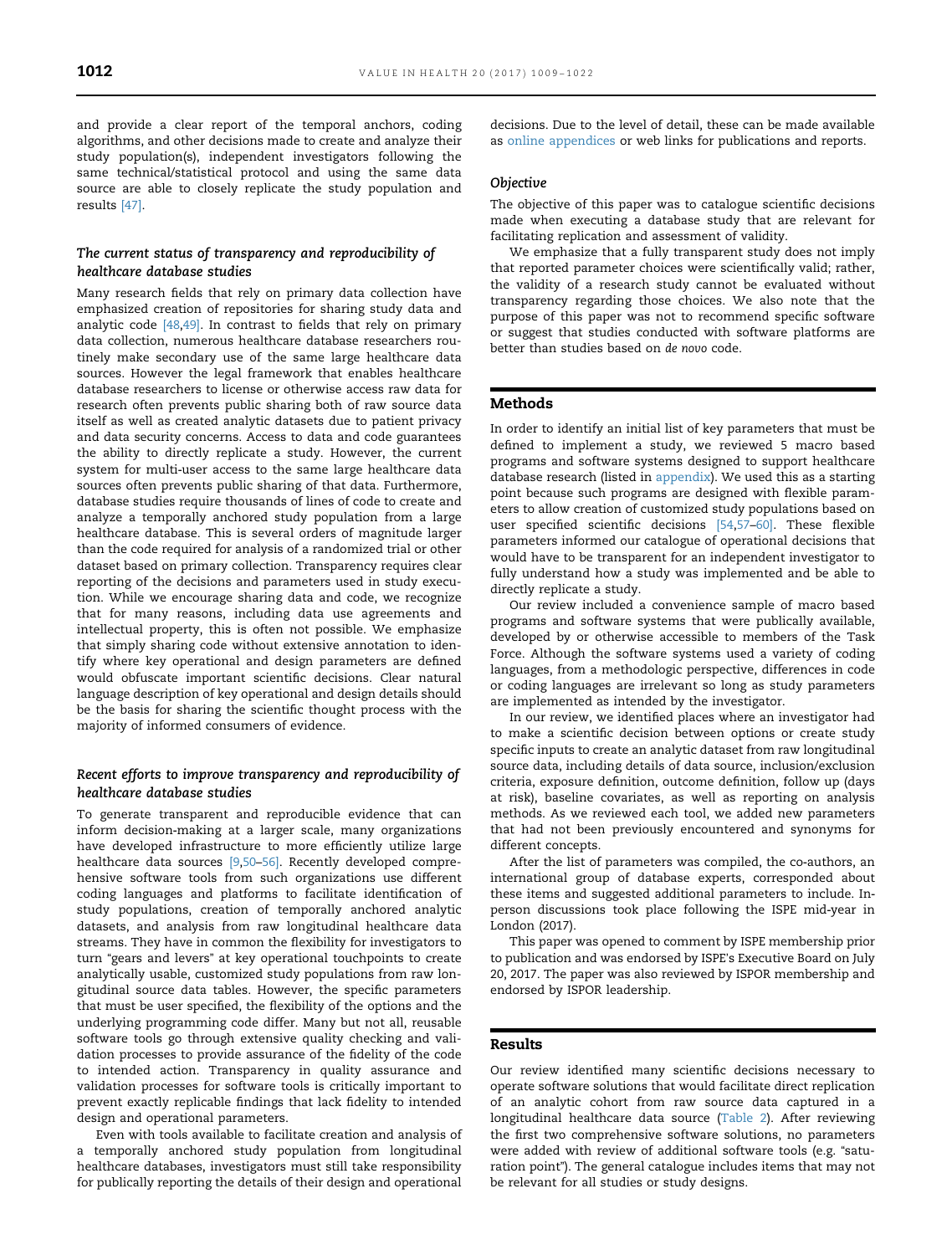| Table 2 - Reporting specific parameters to increase reproducibility of database studies. |                                                                                                                                                                                                                  |                                                                                                                                                                                                                                                                                                                                                                                                                                                                                                                                                                                                                                                    |                               |
|------------------------------------------------------------------------------------------|------------------------------------------------------------------------------------------------------------------------------------------------------------------------------------------------------------------|----------------------------------------------------------------------------------------------------------------------------------------------------------------------------------------------------------------------------------------------------------------------------------------------------------------------------------------------------------------------------------------------------------------------------------------------------------------------------------------------------------------------------------------------------------------------------------------------------------------------------------------------------|-------------------------------|
|                                                                                          | Description                                                                                                                                                                                                      | Example                                                                                                                                                                                                                                                                                                                                                                                                                                                                                                                                                                                                                                            | Synonyms                      |
| A. Reporting on data source should include:                                              |                                                                                                                                                                                                                  |                                                                                                                                                                                                                                                                                                                                                                                                                                                                                                                                                                                                                                                    |                               |
| A.1 Data provider                                                                        | Data source name and name of organization that<br>provided data.                                                                                                                                                 | Medicaid Analytic Extracts data covering 50 states from the Centers for<br>Medicare and Medicaid Services.                                                                                                                                                                                                                                                                                                                                                                                                                                                                                                                                         |                               |
| A.2 Data extraction<br>date (DED)                                                        | The date (or version number) when data were<br>extracted from the dynamic raw transactional<br>data stream (e.g. date that the data were cut for<br>research use by the vendor).                                 | The source data for this research study was cut by [data vendor] on January<br>1st, 2017. The study included administrative claims from Jan 1st 2005 to<br>Dec 31st 2015.                                                                                                                                                                                                                                                                                                                                                                                                                                                                          | Data version, data pull       |
| A.3 Data sampling                                                                        | The search/extraction criteria applied if the source<br>data accessible to the researcher is a subset of the<br>data available from the vendor.                                                                  |                                                                                                                                                                                                                                                                                                                                                                                                                                                                                                                                                                                                                                                    |                               |
| A.4 Source data range<br>(SDR)                                                           | The calendar time range of data used for the study.<br>Note that the implemented study may use only a<br>subset of the available data.                                                                           |                                                                                                                                                                                                                                                                                                                                                                                                                                                                                                                                                                                                                                                    | Study period, query<br>period |
| A.5 Type of data                                                                         | The domains of information available in the source<br>data, e.g. administrative, electronic health<br>records, inpatient versus outpatient capture,<br>primary vs secondary care, pharmacy, lab,<br>registry.    | The administrative claims data include enrollment information, inpatient<br>and outpatient diagnosis (ICD9/10) and procedure (ICD9/10, CPT, HCPCS)<br>codes as well as outpatient dispensations (NDC codes) for 60 million lives<br>covered by Insurance X. The electronic health records data include<br>diagnosis and procedure codes from billing records, problem list entries,<br>vital signs, prescription and laboratory orders, laboratory results, inpatient<br>medication dispensation, as well as unstructured text found in clinical<br>notes and reports for 100,000 patients with encounters at ABC integrated<br>healthcare system. |                               |
| A.6 Data linkage,<br>other supple-<br>mental data                                        | Data linkage or supplemental data such as chart<br>reviews or survey data not typically available with<br>license for healthcare database.                                                                       | We used Surveillance, Epidemiology, and End Results (SEER) data on prostate<br>cancer cases from 1990 through 2013 linked to Medicare and a 5% sample<br>of Medicare enrollees living in the same regions as the identified cases of<br>prostate cancer over the same period of time. The linkage was created<br>through a collaborative effort from the National Cancer Institute (NCI), and<br>the Centers for Medicare and Medicaid Services (CMS).                                                                                                                                                                                             |                               |
| A.7 Data cleaning                                                                        | Transformations to the data fields to handle<br>missing, out of range values or logical<br>inconsistencies. This may be at the data source<br>level or the decisions can be made on a project<br>specific basis. | Global cleaning: The data source was cleaned to exclude all individuals who<br>had more than one gender reported. All dispensing claims that were<br>missing day's supply or had 0 days' supply were removed from the source<br>data tables. Project specific cleaning: When calculating duration of<br>exposure for our study population, we ignored dispensation claims that<br>were missing or had 0 days' supply. We used the most recently reported<br>birth date if there was more than one birth date reported.                                                                                                                             |                               |
| A.8 Data model<br>conversion                                                             | Format of the data, including description of<br>decisions used to convert data to fit a Common<br>Data Model (CDM).                                                                                              | The source data were converted to fit the Sentinel Common Data Model<br>(CDM) version 5.0. Data conversion decisions can be found on our website<br>(http://ourwebsite). Observations with missing or out of range values were<br>not removed from the CDM tables.                                                                                                                                                                                                                                                                                                                                                                                 |                               |
| B. Reporting on overall design should include:                                           |                                                                                                                                                                                                                  |                                                                                                                                                                                                                                                                                                                                                                                                                                                                                                                                                                                                                                                    |                               |
| B.1 Design diagram                                                                       | A figure that contains 1st and 2nd order temporal<br>anchors and depicts their relation to each other.                                                                                                           | See example Figure 2.                                                                                                                                                                                                                                                                                                                                                                                                                                                                                                                                                                                                                              |                               |
|                                                                                          |                                                                                                                                                                                                                  |                                                                                                                                                                                                                                                                                                                                                                                                                                                                                                                                                                                                                                                    | continued on next page        |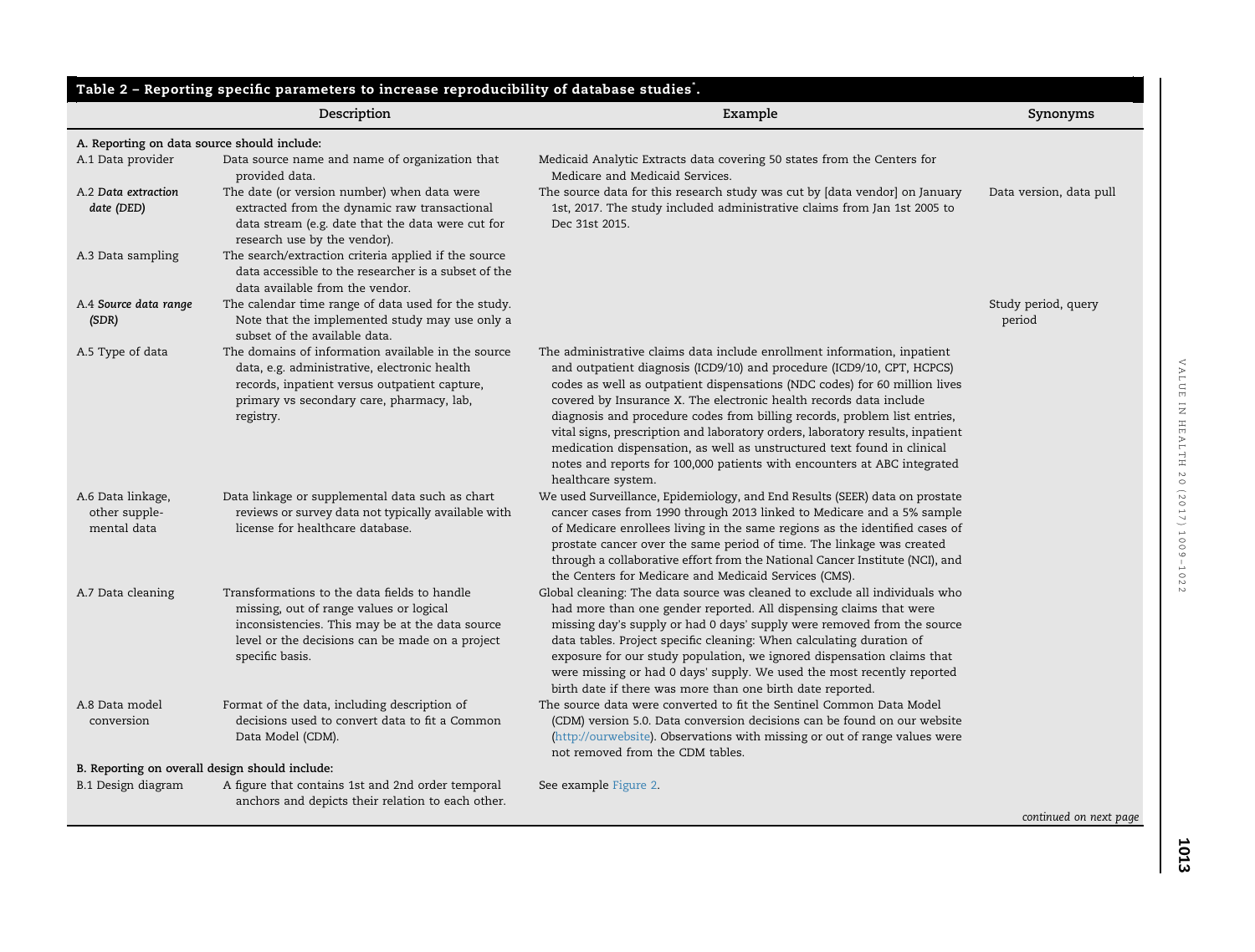**Table 2 –** continued Description Example Synonyms C. Reporting on inclusion/exclusion criteria should include: C.1 Study entry date (SED) The date(s) when subjects enter the cohort. We identified the first SED for each patient. Patients were included if all other inclusion/ exclusion criteria were met at the first SED. We identified all SED for each patient. Patients entered the cohort only once, at the first SED where all other inclusion/exclusion criteria were met. We identified all SED for each patient. Patients entered the cohort at every SED where all other inclusion/ exclusion criteria were met. Index date, cohort entry date, outcome date, case date, qualifying event date, sentinel eventC.2 Person or episode level study entry The type of entry to the cohort. For example, at the individual level (1x entry only) or at the episode level (multiple entries, each time inclusion/ exclusion criteria met). Single vs multiple entry, treatment episodes, drug eras C.3 Sequencing of exclusionsThe order in which exclusion criteria are applied, specifically whether they are applied before or after the selection of the SED(s). Attrition table, flow diagram, CONSORT diagram C.4 Enrollmentwindow (EW) The time window prior to SED in which an individual was required to be contributing to the data source.Patients entered the cohort on the date of their first dispensation for Drug <sup>X</sup> or Drug <sup>Y</sup> after at least <sup>180</sup> days of continuous enrolment (30 day gaps allowed) without dispensings for either Drug <sup>X</sup> or Drug Y. Observation windowC.5 Enrollment gap The algorithm for evaluating enrollment prior to SED including whether gaps were allowed. C.6 Inclusion/ Exclusiondefinition windowThe time window(s) over which inclusion/ exclusion criteria are defined.Exclude from cohort if ICD‐<sup>9</sup> codes for deep vein thrombosis (451.1x, 451.2x,451.81, 451.9x, 453.1x, 453.2x, 453.8x,453.9x, 453.40, 453.41, 453.42 where <sup>x</sup> represents presence of <sup>a</sup> numeric digit <sup>0</sup>‐<sup>9</sup> or no additional digits) were recorded in the primary diagnosis position during an inpatient stay within the <sup>30</sup> days prior to and including the SED. Invalid ICD‐<sup>9</sup> codes that matched the wildcard criteria were excluded.Concepts, vocabulary, class, domain C.7 Codes The exact drug, diagnosis, procedure, lab or other codes used to define inclusion/ exclusion criteria. C.8 Frequency and temporality of codesThe temporal relation of codes in relation to each other as well as the SED. When defining temporality, be clear whether or not the SED is included in assessment windows (e.g. occurred on the same day, <sup>2</sup> codes for <sup>A</sup> occurred within <sup>7</sup> days of each other during the <sup>30</sup> days prior to and including the SED). C.9 Diagnosis position (if relevant/available) The restrictions on codes to certain positions, e. g. primary vs. secondary. Diagnoses. C.10 Care setting The restrictions on codes to those identified from certain settings, e.g. inpatient, emergency department, nursing home. Care site, place of service, point of service, provider type C.11 Washout forexposure The period used to assess whether exposure at the end of the period represents new exposure. New initiation was defined as the first dispensation for Drug <sup>X</sup> after at least <sup>180</sup> days without dispensation for Drug X, Y, and Z. Lookback for exposure, event free period C.12 Washout foroutcomeThe period prior to SED or ED to assess whether an outcome is incident.Patients were excluded if they had <sup>a</sup> stroke within <sup>180</sup> days prior to and including the cohort entry date. Cases of stroke were excluded if there was <sup>a</sup> recorded stroke within <sup>180</sup> days prior. Lookback for outcome, event free period D. Reporting on exposure definition should include: D.1 Type of exposure The type of exposure that is captured or measured, e.g. drug versus procedure, new use, incident, prevalent, cumulative, time‐ varying. We evaluated risk of outcome <sup>Z</sup> following incident exposure to drug <sup>X</sup> or drug Y. Incident exposure was defined as beginning on the day of the first dispensation for one of these drugs after at least <sup>180</sup> days without

VALUE IN HEALTH 20 (2017) 1009 VALUE IN HEALTH 20 (2017) 1009-1022 1014 1009-1022

continued on next page

**1014**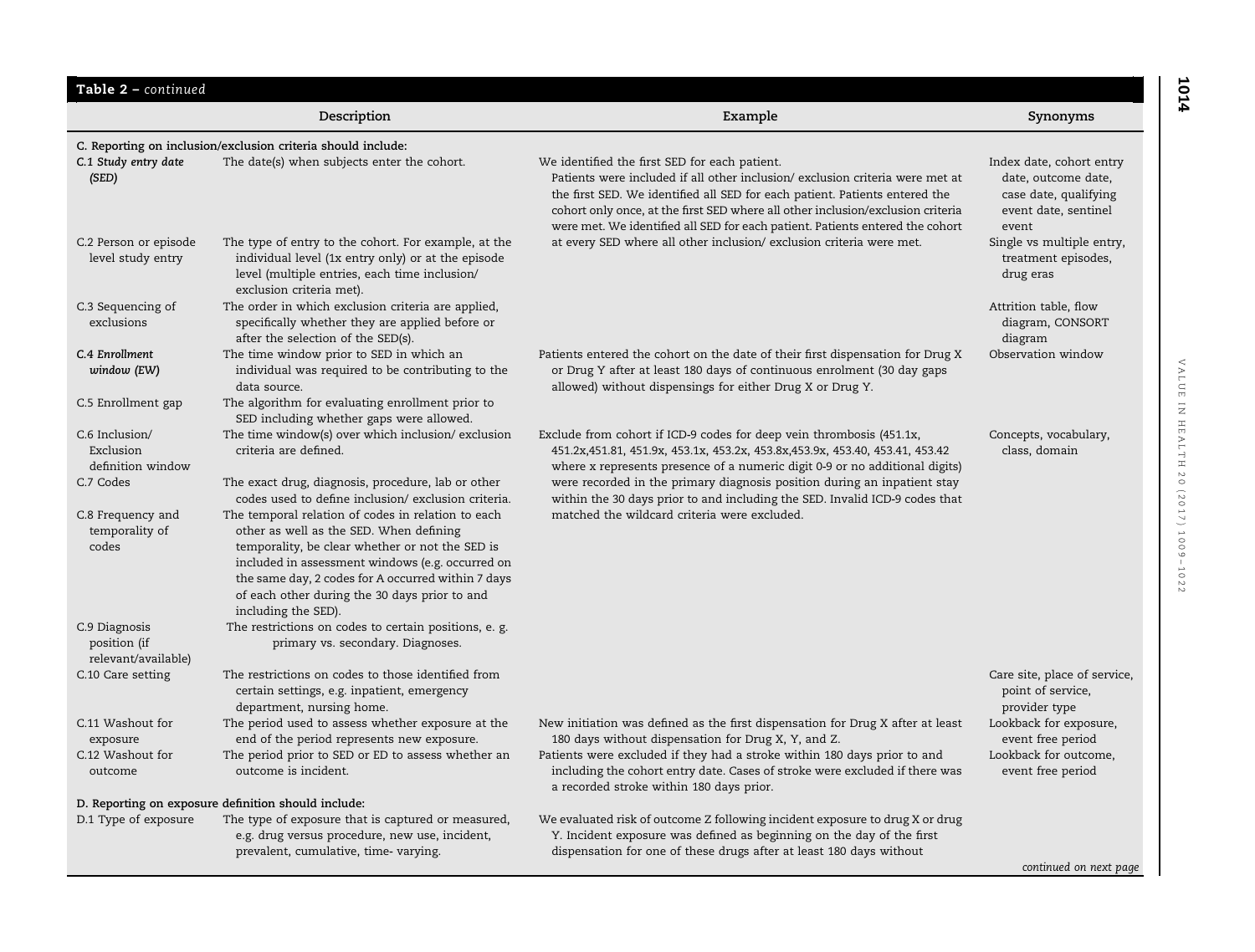| D.2 Exposure risk<br>window (ERW)                                                           | The ERW is specific to an exposure and the outcome<br>under investigation. For drug exposures, it is<br>equivalent to the time between the minimum and<br>maximum hypothesized induction time following<br>ingestion of the molecule.                                                                             | dispensations for either (SED). Patients with incident exposure to both drug<br>X and drug Y on the same SED were excluded. The exposure risk window<br>for patients with Drug X and Drug Y began 10 days after incident exposure<br>and continued until 14 days past the last days supply, including refills. If a<br>patient refilled early, the date of the early refill and subsequent refills were                                                                                                                                                                                                                                  | Drug era, risk window                                                                                      |
|---------------------------------------------------------------------------------------------|-------------------------------------------------------------------------------------------------------------------------------------------------------------------------------------------------------------------------------------------------------------------------------------------------------------------|------------------------------------------------------------------------------------------------------------------------------------------------------------------------------------------------------------------------------------------------------------------------------------------------------------------------------------------------------------------------------------------------------------------------------------------------------------------------------------------------------------------------------------------------------------------------------------------------------------------------------------------|------------------------------------------------------------------------------------------------------------|
| D.2a Induction period<br>$[1]$                                                              | Days on or following study entry date during which<br>an outcome would not be counted as "exposed<br>time" or "comparator time".                                                                                                                                                                                  | adjusted so that the full days supply from the initial dispensation was<br>counted before the days supply from the next dispensation was tallied.<br>Gaps of less than or equal to 14 days in between one dispensation plus                                                                                                                                                                                                                                                                                                                                                                                                              | Blackout period                                                                                            |
| D.2b Stockpiling [1]                                                                        | The algorithm applied to handle leftover days<br>supply if there are early refills.                                                                                                                                                                                                                               | days supply and the next dispensation for the same drug were bridged (i.e.<br>the time was counted as continuously exposed). If patients exposed to                                                                                                                                                                                                                                                                                                                                                                                                                                                                                      |                                                                                                            |
| D.2c Bridging<br>exposure episodes<br>$[1]$<br>D.2d Exposure                                | The algorithm applied to handle gaps that are longer<br>than expected if there was perfect adherence (e.g.<br>$non-overlapping$ dispensation $+$ day's supply).<br>The algorithm applied to extend exposure past the                                                                                              | Drug X were dispensed Drug Y or vice versa, exposure was censored. NDC<br>codes used to define incident exposure to drug X and drug Y can be found<br>in the appendix. Drug X was defined by NDC codes listed in the appendix.<br>Brand and generic versions were used to define Drug X. Non pill or tablet                                                                                                                                                                                                                                                                                                                              | Episode gap, grace period,<br>persistence window,<br>gap days<br>Event extension                           |
| extension [1]                                                                               | days supply for the last observed dispensation in<br>a treatment episode.                                                                                                                                                                                                                                         | formulations and combination pills were excluded.                                                                                                                                                                                                                                                                                                                                                                                                                                                                                                                                                                                        |                                                                                                            |
| D.3 Switching/add on                                                                        | The algorithm applied to determine whether<br>exposure should continue if another exposure<br>begins.                                                                                                                                                                                                             |                                                                                                                                                                                                                                                                                                                                                                                                                                                                                                                                                                                                                                          | Treatment episode<br>truncation indicator                                                                  |
| D.4 Codes, frequency<br>and temporality of<br>codes, diagnosis<br>position, care<br>setting | Description in Section C.                                                                                                                                                                                                                                                                                         |                                                                                                                                                                                                                                                                                                                                                                                                                                                                                                                                                                                                                                          | Concepts, vocabulary,<br>class, domain, care site,<br>place of service, point<br>of service, provider type |
| D.5 Exposure<br>Assessment<br>Window (EAW)                                                  | A time window during which the exposure status is<br>assessed. Exposure is defined at the end of the<br>period. If the occurrence of exposure defines<br>cohort entry, e.g. new initiator, then the EAW may<br>be a point in time rather than a period. If EAW is<br>after cohort entry, FW must begin after EAW. | We evaluated the effect of treatment intensification vs no intensification<br>following hospitalization on disease progression. Study entry was defined<br>by the discharge date from the hospital. The exposure assessment window<br>started from the day after study entry and continued for 30 days. During<br>this period, we identified whether or not treatment intensified for each<br>patient. Intensification during this 30 day period determined exposure<br>status during follow up. Follow up for disease progression began 31 days<br>following study entry and continued until the firsst censoring criterion was<br>met. |                                                                                                            |
| E. Reporting on follow-up time should include:                                              |                                                                                                                                                                                                                                                                                                                   |                                                                                                                                                                                                                                                                                                                                                                                                                                                                                                                                                                                                                                          |                                                                                                            |
| E. 1 Follow-up window<br>(FW)                                                               | The time following cohort entry during which<br>patients are at risk to develop the outcome due to<br>the exposure. FW is based on a biologic exposure<br>risk window defined by minimum and maximum<br>induction times. However, FW also accounts for<br>censoring mechanisms.                                   | Follow up began on the SED and continued until the earliest of<br>discontinuation of study exposure, switching/adding comparator<br>exposure, entry to nursing home, death, or end of study period. We<br>included a biologically plausible induction period, therefore, follow up<br>began 60 days after the SED and continued until the earliest of<br>discontinuation of study exposure, switching/adding comparator                                                                                                                                                                                                                  |                                                                                                            |
| E.2 Censoring criteria                                                                      | The criteria that censor follow up.                                                                                                                                                                                                                                                                               | exposure, entry to nursing home, death, or end of study period.                                                                                                                                                                                                                                                                                                                                                                                                                                                                                                                                                                          |                                                                                                            |
| F.1 Event date - ED                                                                         | F. Reporting on outcome definition should include:<br>The date of an event occurrence.                                                                                                                                                                                                                            | The ED was defined as the date of first inpatient admission with primary<br>diagnosis 410.x1 after the SED and occurring within the follow up window.                                                                                                                                                                                                                                                                                                                                                                                                                                                                                    | Case date, measure date,<br>observation date                                                               |
| F.2 Codes, frequency<br>and temporality of<br>codes, diagnosis<br>position, care<br>setting | Description in Section C.                                                                                                                                                                                                                                                                                         |                                                                                                                                                                                                                                                                                                                                                                                                                                                                                                                                                                                                                                          | Concepts, vocabulary,<br>class, domain, care site,<br>place of service, point<br>of service, provider type |
|                                                                                             |                                                                                                                                                                                                                                                                                                                   |                                                                                                                                                                                                                                                                                                                                                                                                                                                                                                                                                                                                                                          | continued on next page                                                                                     |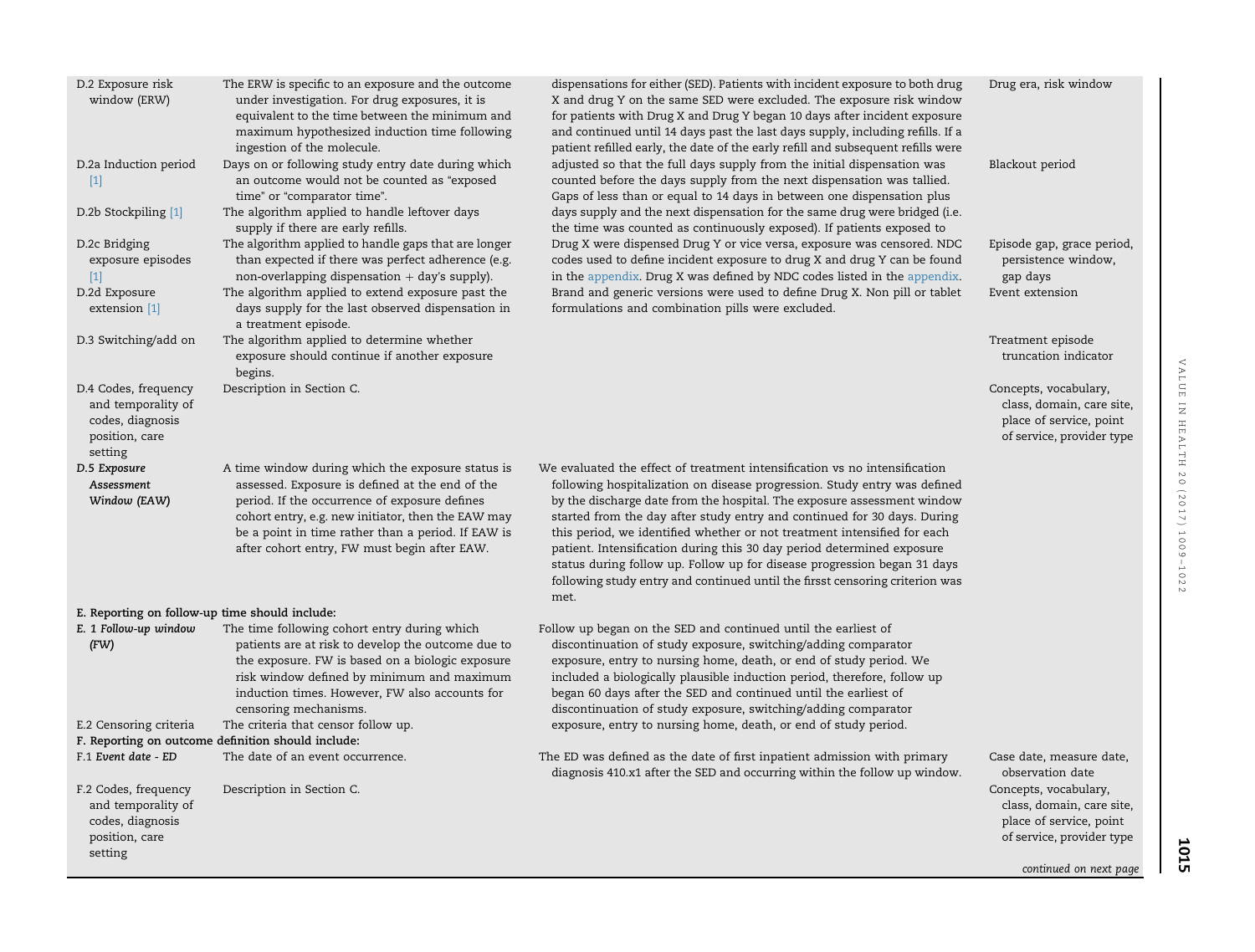| <b>Table 2 –</b> continued                                                                  |                                                                                                                                          |                                                                                                                                                                                                                                                                                                                                                                                                                                                                                                                 |                                                                                                            |
|---------------------------------------------------------------------------------------------|------------------------------------------------------------------------------------------------------------------------------------------|-----------------------------------------------------------------------------------------------------------------------------------------------------------------------------------------------------------------------------------------------------------------------------------------------------------------------------------------------------------------------------------------------------------------------------------------------------------------------------------------------------------------|------------------------------------------------------------------------------------------------------------|
|                                                                                             | Description                                                                                                                              | Example                                                                                                                                                                                                                                                                                                                                                                                                                                                                                                         | Synonyms                                                                                                   |
| F.3. Validation                                                                             | The performance characteristics of outcome<br>algorithm if previously validated.                                                         | The outcome algorithm was validated via chart review in a population of<br>diabetics from data source D (citation). The positive predictive value of the<br>algorithm was 94%.                                                                                                                                                                                                                                                                                                                                  |                                                                                                            |
|                                                                                             | G. Reporting on covariate definitions should include:                                                                                    |                                                                                                                                                                                                                                                                                                                                                                                                                                                                                                                 | Event measures,<br>observations                                                                            |
| G.1 Covariate<br>assessment window<br>(CW)                                                  | The time over which patient covariates are assessed.                                                                                     | We assessed covariates during the 180 days prior to but not including the<br>SED.                                                                                                                                                                                                                                                                                                                                                                                                                               | Baseline period                                                                                            |
| G.2 Comorbidity/risk<br>score                                                               | The components and weights used in calculation of<br>a risk score.                                                                       | See appendix for example. Note that codes, temporality, diagnosis position<br>and care setting should be specified for each component when applicable.                                                                                                                                                                                                                                                                                                                                                          |                                                                                                            |
| G.3 Healthcare<br>utilization metrics                                                       | The counts of encounters or orders over a specified<br>time period, sometimes stratified by care setting,<br>or type of encounter/order. | We counted the number of generics dispensed for each patient in the CAP.<br>We counted the number of dispensations for each patient in the CAP. We<br>counted the number of outpatient encounters recorded in the CAP. We<br>counted the number of days with outpatient encounters recorded in the<br>CAP. We counted the number of inpatient hospitalizations in the CAP, if<br>admission and discharge dates for different encounters overlapped, these<br>were "rolled up" and counted as 1 hospitalization. |                                                                                                            |
| G.4 Codes, frequency<br>and temporality of<br>codes, diagnosis<br>position, care<br>setting | Description in Section C.                                                                                                                | Baseline covariates were defined by codes from claims with service dates<br>within 180 days prior to and including the SED. Major upper<br>gastrointestinal bleeding was defined as inpatient hospitalization with: At<br>least one of the following ICD-9 diagnoses: 531.0x, 531.2x, 531.4x, 531.6x,<br>532.0x, 532.2x, 532.4x, 532.6x, 533.0x, 533.2x, 533.4x, 533.6x, 534.0x, 534.2x,<br>534.4x, 534.6x, 578.0 - OR - An ICD-9 procedure code of: 44.43 - OR - A CPT<br>code 43255                           | Concepts, vocabulary,<br>class, domain, care site,<br>place of service, point<br>of service, provider type |
|                                                                                             | H. Reporting on control sampling should include:                                                                                         |                                                                                                                                                                                                                                                                                                                                                                                                                                                                                                                 |                                                                                                            |
| H.1 Sampling<br>strategy                                                                    | The strategy applied to sample controls for<br>identified cases (patients with ED meeting all<br>inclusion/exclusion criteria).          | We used risk set sampling without replacement to identify controls from our<br>cohort of patients with diagnosed diabetes (inpatient or outpatient ICD-9<br>diagnoses of 250.xx in any position). Up to 4 controls were randomly                                                                                                                                                                                                                                                                                |                                                                                                            |
| H.2 Matching factors<br>H.3 Matching ratio                                                  | The characteristics used to match controls to cases.<br>The number of controls matched to cases (fixed or<br>variable ratio).            | matched to each case on length of time since SED (in months), year of birth<br>and gender. The random seed and sampling code can be found in the<br>online appendix.                                                                                                                                                                                                                                                                                                                                            |                                                                                                            |
| I.1 Statistical                                                                             | I. Reporting on statistical software should include:<br>The software package, version, settings, packages or                             | We used: SAS 9.4 PROC LOGISTIC Cran R v3.2.1 survival package Sentinel's                                                                                                                                                                                                                                                                                                                                                                                                                                        |                                                                                                            |
| software program<br>used                                                                    | analytic procedures.                                                                                                                     | Routine Querying System version 2.1.1 CIDA+PSM1 tool Aetion Platform<br>release 2.1.2 Cohort Safety                                                                                                                                                                                                                                                                                                                                                                                                             |                                                                                                            |
| Parameters in hold are key temperal anchors                                                 |                                                                                                                                          |                                                                                                                                                                                                                                                                                                                                                                                                                                                                                                                 |                                                                                                            |

Parameters in bold are key temporal anchors

VALUE IN HEALTH 20 (2017) 1009 VALUE IN HEALTH 20 (2017) 1009-1022 1016 1020-1022 1020-1022 1020-1022

1016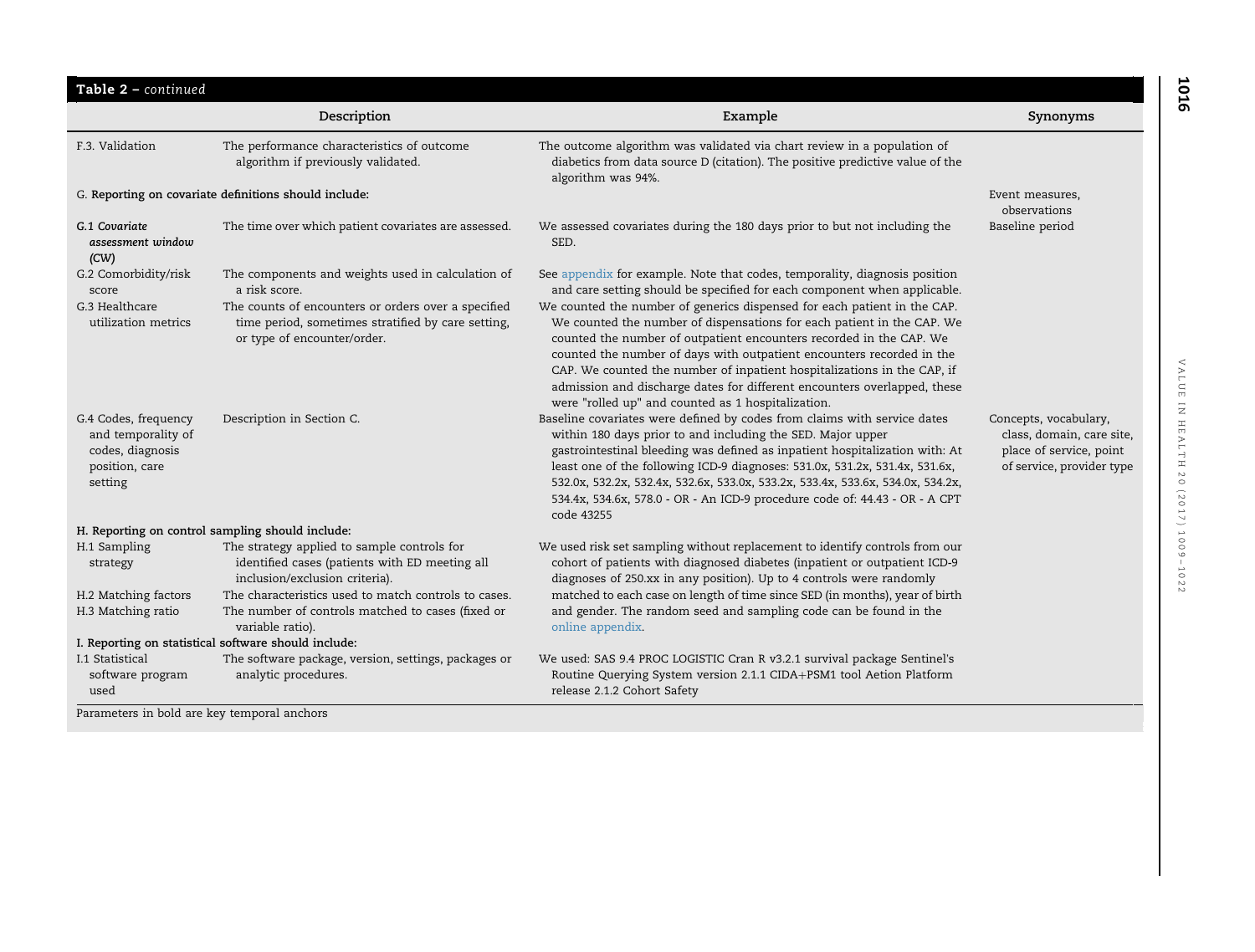The group of experts agreed that the detailed catalogue of scientific decision points that would enhance transparency and reproducibility but noted that even if every parameter were reported, there was room for different interpretation of language used to describe choices. Therefore future development of clear, shared terminology and design visualization techniques would be valuable. While sharing source data and code should be encouraged (when permissible by data use agreements and intellectual property), this would not be a sufficient substitute for transparent, natural language reporting of study parameters.

#### Data source

Researchers should specify the name of the data source, who provided the data (A1), the data extraction date (DED) (A2), data version, or data sampling strategy (A3) (when appropriate), as well as the years of source data used for the study (A4). As summarized in the appendix, source data may have subtle or profound differences depending on when the raw source data was cut for research use. Therefore, if an investigator were to run the same code to create and analyze a study population from the same data source twice, the results may not line up exactly if the investigator uses a different data version or raw longitudinal source data cut by the data holding organization at different time points.

When a researcher is granted access to only a subset of raw longitudinal source data from a data vendor, the sampling strategy and any inclusions or exclusions applied to obtain that subset should be reported. For example, one could obtain access to a 5% sample of Medicare patients flagged with diabetes in the chronic condition warehouse in the years 2010–2014.

It is also important for researchers to describe the types of data available in the data source (A5) and characteristics of the data such as the median duration of person‐time within the data source. This is important for transparency and ability of decisionmakers unfamiliar with the data source to assess the validity or appropriateness of selected design choices. The data type has implications for comprehensiveness of patient data capture. For example, is the data based on administrative or electronic health records? If the latter, does the data cover only primary care, inpatient settings or an integrated health system? Does it include lab tests, results or registry data? Does it contain data on prescribed medications or dispensed medications? Is there linkage between outpatient and inpatient data? Is there linkage to other data sources? (A6) If so, then who did the linkage, when and how?

If the raw source data is pre‐processed, with cleaning up of messy fields or missing data, before an analytic cohort is created, the decisions in this process should be described (A7). For example, if the raw data is converted to a common data model (CDM) prior to creation of an analytic cohort, the CDM version should be referenced (e.g. Sentinel Common Data Model version 5.0.1 [61], Observational Medical Outcomes Partnership Common Data Model version 5.0 [62]) (A8). Or if individuals with inconsistent dates of birth or gender were unilaterally dropped from all relational data tables, this should be documented in meta‐data about the data source. If the data is periodically refreshed with more recent data, the date of the refresh should be reported as well as any changes in assumptions applied during the data transformation [31,32]. If cleaning decisions are made on a project specific basis rather than at a global data level, these should also be reported.

## Design

In addition to stating the study design, researchers should provide a design diagram that provides a visual depiction of first/second order temporal anchors (B1, Table 3) and their

relationship to each other. This diagram will provide clarity about how and when patients enter the cohort, baseline characteristics are defined as well as when follow up begins and ends. Because the terminology for similar concepts varies across research groups and software systems, visual depiction of timelines can reduce the risk of misinterpretation. We provide one example of a design diagram that depicts these temporal anchors (Figure 2). In this figure, the study entry date is day 0. A required period of enrollment is defined during the 183 days prior to but not including the study entry date. There is also washout for exposure and outcome in the 183 days prior to but not including the study entry date. There are two windows during which covariates are assessed, covariates 1–5 are defined in the 90 days prior to but not including the study index date whereas covariates 6–25 are defined in the 183 days prior to but not including the index date. There is an induction period following study entry so follow up for the outcome begins on day 30 and continues until a censoring mechanism is met.

#### Table 3 – Key temporal anchors in design of a database study.

| <b>Temporal Anchors</b>                | Description                                                                                                                                                                                                                                                                                                                                                                               |
|----------------------------------------|-------------------------------------------------------------------------------------------------------------------------------------------------------------------------------------------------------------------------------------------------------------------------------------------------------------------------------------------------------------------------------------------|
| Data Extraction Date -<br><b>DED</b>   | The date when the data were extracted<br>from the dynamic raw transactional<br>data stream                                                                                                                                                                                                                                                                                                |
| Source Data Range -<br><b>SDR</b>      | The calendar time range of data used<br>for the study. Note that the<br>implemented study may use only a<br>subset of the available data.                                                                                                                                                                                                                                                 |
| First order anchors (event time):      |                                                                                                                                                                                                                                                                                                                                                                                           |
| Enrollment Window -<br><b>EW</b>       | The time window prior to SED in which<br>an individual was required to be<br>contributing to the data source                                                                                                                                                                                                                                                                              |
| Covariate<br>Assessment<br>Window - CW | The time during which all patient<br>covariates are assessed. Baseline<br>covariate assessment should precede<br>cohort entry in order to avoid<br>adjusting for causal intermediates.                                                                                                                                                                                                    |
| Follow-Up Window -<br><b>FW</b>        | The time following cohort entry during<br>which patients are at risk to develop<br>the outcome due to the exposure.                                                                                                                                                                                                                                                                       |
| Exposure Assessment<br>Window - EAW    | The time window during which the<br>exposure status is assessed.<br>Exposure is defined at the end of the<br>period. If the occurrence of exposure<br>defines cohort entry, e.g. new<br>initiator, then the exposure<br>assessment may be a point in time<br>rather than a window. If exposure<br>assessment is after cohort entry,<br>follow up must begin after exposure<br>assessment. |
| Event Date - ED                        | The date of an event occurrence<br>following cohort entry                                                                                                                                                                                                                                                                                                                                 |
| Washout for                            | The time prior to cohort entry during                                                                                                                                                                                                                                                                                                                                                     |
| Exposure - WE                          | which there should be no exposure<br>(or comparator).                                                                                                                                                                                                                                                                                                                                     |
| Washout for                            | The time prior to cohort entry during                                                                                                                                                                                                                                                                                                                                                     |
| Outcome - WO                           | which the outcome of interest<br>should not occur                                                                                                                                                                                                                                                                                                                                         |

Anchor dates are key dates; baseline anchors identify the available source data; first order anchor dates define entry to the analytic dataset, and second order anchors are relative to the first order anchor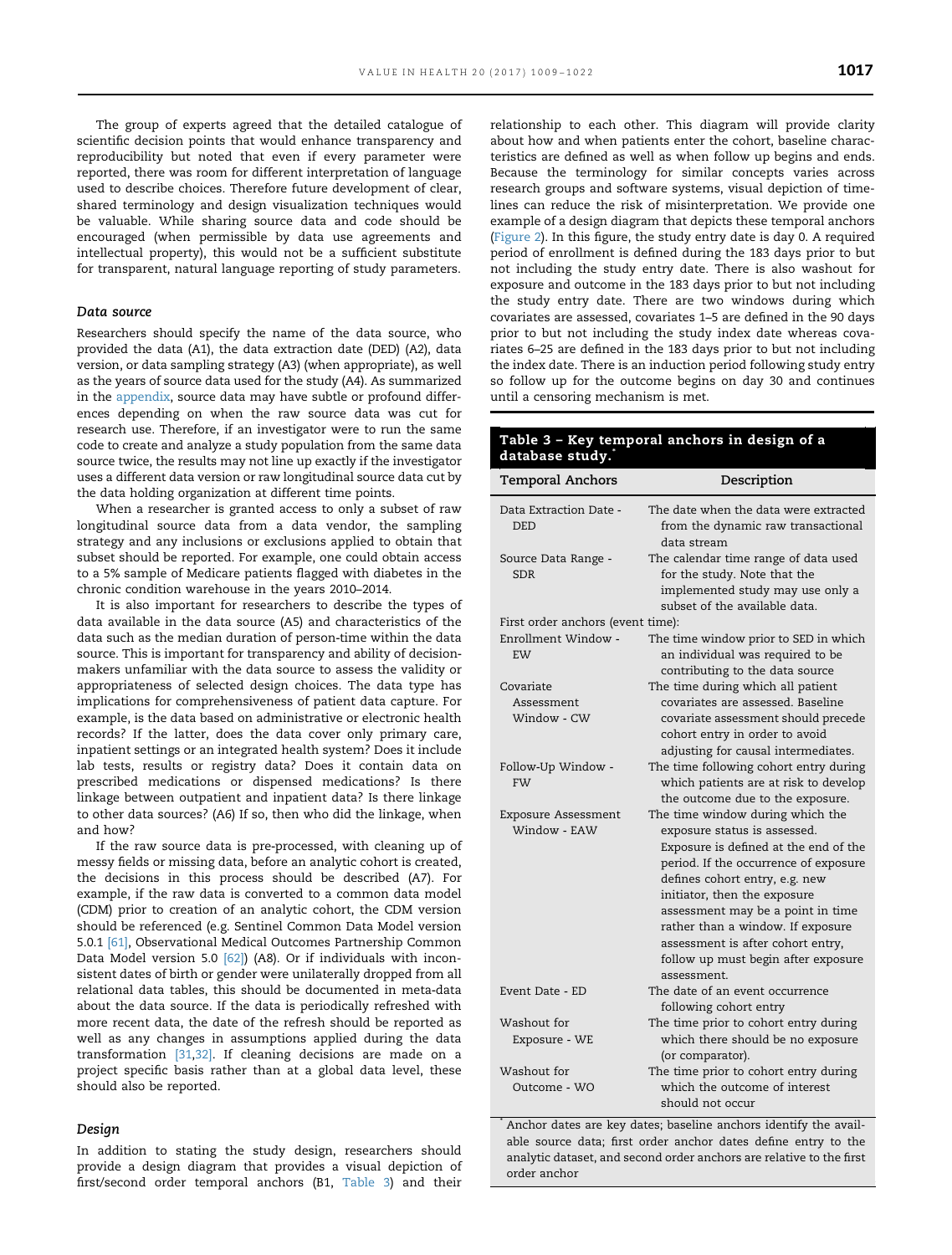

## Exposure, outcome, follow up, covariates and various cohort entry criteria

A great level of detail is necessary to fully define exposure, outcome, inclusion/exclusion and covariates. As others have noted, reporting the specific codes used to define these measures is critical for transparency and reproducibility [47,63] especially in databases where there can be substantial ambiguity in code choice.

The study entry dates (C1) will depend on how they are selected (one entry per person versus multiple entries) (C2) and whether inclusion/exclusion criteria are applied before or after selection of study entry date(s) for each individual (C3). Reporting should include a clear description of the sequence in which criteria were applied to identify the study population, ideally in an attrition table or flow diagram, and description of whether patients were allowed to enter multiple times. If more than one exposure is evaluated, researchers should be explicit about how to handle situations where an individual meets inclusion/exclusion criteria to enter the study population as part of more than one exposure group.

Also critical are other key investigator decisions including 1) criteria for ensuring that healthcare encounters would be captured in the data (e.g. continuous enrollment for a period of time, with or without allowable gaps) (C4, C5), 2) specific codes used, the frequency and temporality of codes in relation to each other and the study entry date (C6–C8), 3) diagnosis position (C9) and care settings (C10) (e.g. primary diagnosis in an inpatient setting). Whenever defining temporal anchors, whether or not time windows are inclusive of the study entry date should be articulated. Some studies use multiple coding systems when defining parameters. For example, studies that span the transition from ICD‐9 to ICD 10 in the United States or studies that involve data from multiple countries or delivery systems. If coding algorithms are mapped from one coding system to another, details about how the codes were mapped should be reported.

When "wildcards" are used to summarize code lists instead of listing out every single potential code, the definition of the wildcard should be specified. For example, if someone uses "x" as a wildcard in an algorithm to define a baseline covariate (e.g. ICD‐9 codes 410. x1), the definition should indicate over what time period in relation to study entry (covariate assessment window – CW), which care settings to look in (C11), whether to include only primary diagnoses (C10), and whether the wildcard "x" includes only digits 0–9 or also includes the case of no additional digits recorded. Furthermore, when wildcards are used, it should be clear whether invalid codes found with a wildcard match in the relevant digit were excluded (e.g. 410.&1 is not a valid code but matches 410.x1).

It is important to report on who can be included in a study. Reporting should include specification of what type of exposure measurement is under investigation, for example prevalent versus incident exposure (D1) [64]. If the latter, the criteria used to define incidence, including the washout window, should be clearly specified (C11). For example, incidence with respect to the exposure of interest only, the entire drug class, exposure and comparator, etc. When relevant, place of service used to define exposure should also be specified (e.g. inpatient versus outpatient).

Type of exposure (D1), when exposure is assessed and duration of exposure influence who is selected into the study and how long they are followed. When defining drug exposures, investigators make decisions regarding the intended length of prescriptions as well as hypothesized duration of exposure effect. Operationally, these definitions may involve induction periods, algorithms for stockpiling of re-filled drugs, creating treatment episodes by allowing gaps in exposure of up to X days to be bridged, extending the risk window beyond the end of days' supply or other algorithms (D2, D3). The purpose of applying such algorithms to the data captured in healthcare databases is to more accurately measure the hypothesized biologic exposure risk window (ERW). The ERW is specific to an exposure and the outcome under investigation. For drug exposures, it is equivalent to the difference between the minimum and maximum induction time following ingestion of a molecule [65,66]. Similar decisions are necessary to define timing and duration of hypothesized biologic effect for non-drug exposures. These decisions are necessary to define days at risk while exposed and should be explicitly stated. There may be data missing for elements such as days' supply or number of tablets. Decisions about how to handle missingness should be articulated. When describing the study population, reporting on the average starting or daily dose can facilitate understanding of variation in findings between similar studies conducted in different databases where dosing patterns may differ. Specific codes, formulations, temporality, diagnosis position and care settings should be reported when relevant (D4).

For some studies, exposure is assessed after study entry (D5). For example, a study evaluating the effect of treatment intensification versus no intensification on disease progression after a hospitalization could define study entry as the date of discharge and follow up for outcomes after an exposure assessment window (EAW) during which treatment intensification status is defined. The ERW and follow up for an outcome should not begin until after EAW has concluded [67]. The timing of EAW relative to study entry and follow up should be clearly reported when relevant.

The analytic follow up window (FW) covers the interval during which outcome occurrence could be influenced by exposure (E1). The analytic follow up is based on the biologic exposure risk, but the actual time at risk included may also be defined by censoring mechanisms. These censoring mechanisms should be enumerated in time to event analyses (E2). Reasons for censoring may include events such as occurrence of the outcome of interest, end of exposure, death, disenrollment, switching/adding medication, entering a nursing home, or use of a fixed follow‐up window (e.g. intention to treat).

Outcome surveillance decisions can strongly affect study results. In defining the outcome of interest, investigators should specify whether a washout period prior to the study entry date was applied to capture incident events (C12). If a washout period was applied, it should be clear whether the washout included or excluded the study entry date. The timing of the event date (F1) relative to the specific codes used and restrictions to certain care settings or diagnosis position should be reported if they are part of the outcome definition (F2). If the algorithm used to define the outcome was previously validated, a citation and performance characteristics such as positive predictive value should be reported (F3).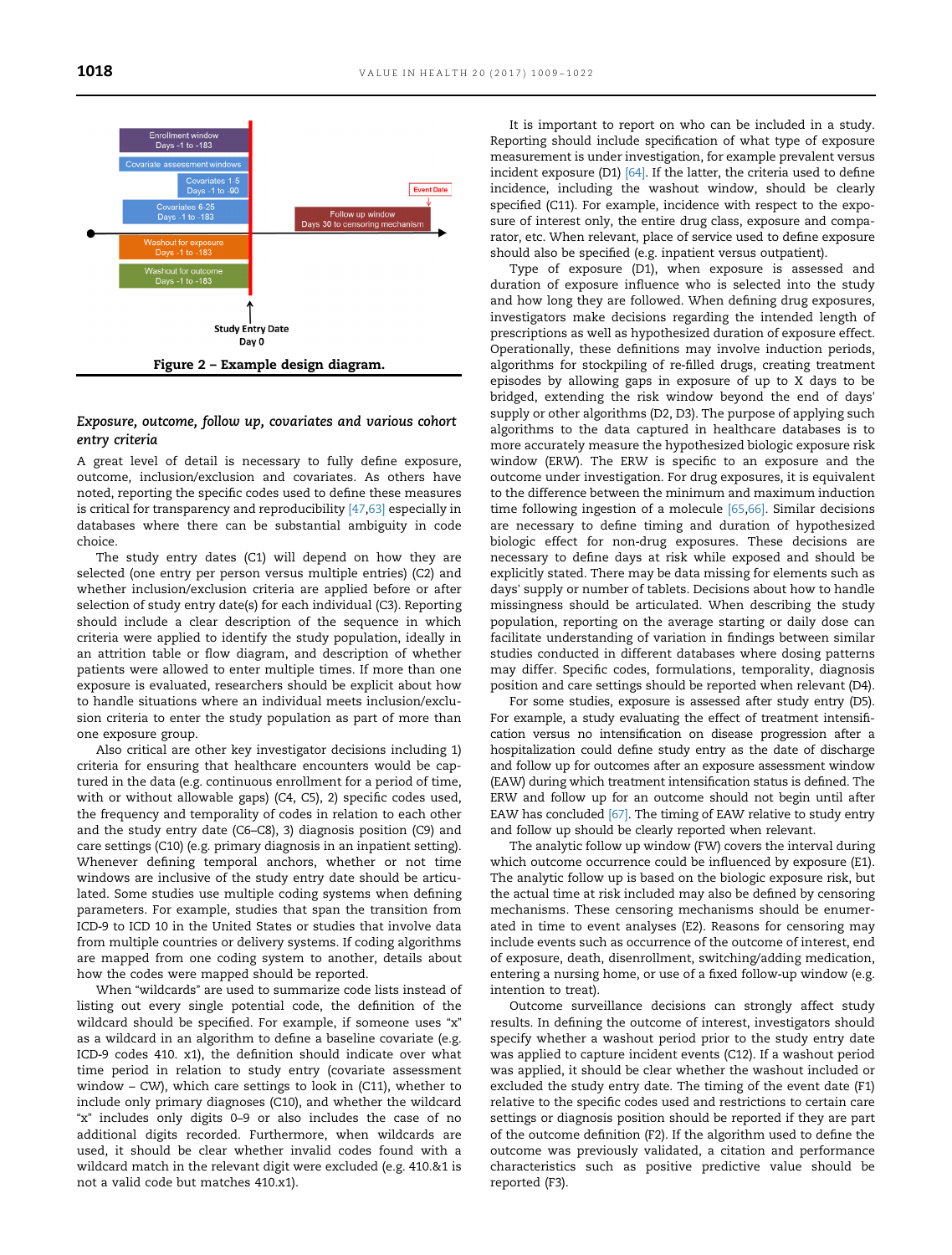The same considerations outlined above for outcome definition apply to covariates (G1, G4). If a comorbidity score is defined for the study population, there should be a clear description of the score components, when and how they were measured, and the weights applied (G2, Appendix C). Citations often link to papers which evaluate multiple versions of a score, and it can be unclear which one was applied in the study. When medical utilization metrics are reported, there should be details about how each metric is calculated as part of the report (G3). For example, in counts of medical utilization, one must be clear if counts of healthcare visits are unique by day or unique by encounter identifier and whether they include all encounters or only those from specific places of service. Hospitalizations are sometimes "rolled up" and counted only once if the admission and discharge dates are contiguous or overlapping. Patients may have encounters in multiple care settings on the same date. All encounters may be counted or an algorithm applied to determine which ones are included in utilization metrics. Different investigator choices will result in different counts.

If sampling controls for a case-control study, how and when controls are sampled should be clearly specified. Reporting should include the sampling strategy (H1), whether it is base case, risk set or survivor sampling. If matching factors are used, these should be listed and the algorithms for defining them made available (H2). The number and ratio of controls should be reported, including whether the ratio is fixed or variable and whether sampling is with or without replacement (H3). If multiple potential matches are available, the decision rules for which to select should be stated.

In addition, the statistical software program or platform used to create the study population and run the analysis should be detailed, including specific software version, settings, procedures or packages (I1).

The catalogue of items in Table 2 are important to report in detail in order to achieve transparent scientific decisions defining study populations and replicable creation of analytic datasets from longitudinal healthcare databases. We have highlighted in Table 3 key temporal anchors that are essential to report in the methods section of a paper, ideally accompanied with a design diagram (Figure 2). Other items from Table 2 should be included with peer reviewed papers or other public reports, but may be reported in online appendices or as referenced web pages.

After creating an analytic dataset from raw longitudinal data streams, there are numerous potential ways to analyze a created analytic dataset and address confounding. Some of the most common methods used in healthcare database research include multivariable regression and summary score methods (propensity score or disease risk score matching, weighting, stratification) [68,69]. Other methods include instrumental variable analysis, standardization and stratification. Each of these methods comes with their own set of assumptions and details of implementation which must be reported to assess adequacy of those methods and obtain reproducible results. In the appendix, we highlight important descriptive or comparative results to report for several commonly used analytic methods (Appendix D).

#### Discussion

Evidence generated from large healthcare databases is increasingly being sought by decision‐makers around the world. However, publication of database study results is often accompanied by study design reported at a highly conceptual level, without enough information for readers to understand the temporality of how patients entered the study, or how exposure, outcome and covariates were operationally defined in relation to study entry.

Only after decision‐makers and peer‐reviewers are reasonably confident that they know the actual steps implemented by the original researchers can they assess whether or not they agree with the validity of those choices or evaluate the reproducibility and rigor of the original study findings.

Stakeholders involved in healthcare are increasingly interested in evaluating additional streams of evidence beyond randomized clinical trials and are turning their attention toward real‐world evidence from large healthcare database studies. This interest has led to groundbreaking infrastructure and software to scale up capacity to generate database evidence from public and private stakeholders. The United States FDA's Sentinel System is one example of a large scale effort to create an open source analytic infrastructure. Supported by FDA to achieve its public health surveillance mission, the tools and infrastructure are also available to the research community through Reagan Udall Foundation's IMEDS system. Sentinel has committed itself to transparency through online posting of study protocols, final reports, and study specifications, including temporal anchors, how data are processed into a common data model, and study design details. Similarly, the Canadian government, the European Medicines Agency (EMA) and several countries in Asia have developed consortia to facilitate transparent evidence generation from healthcare databases, including the Canadian Network for Observational Drug Effect Studies (CNODES) [8], Innovative Medicines Initiative (IMI), ENCePP [70] and others [9].

These efforts have made great strides in improving capacity for transparent evidence generation from large healthcare databases, however many involve closed systems that do not influence research conducted outside of the respective networks. Currently, there is not a clear roadmap for how the field should proceed. This is reflected in policies around the world. In the US, the recently passed 21<sup>st</sup> Century Cures Act and Prescription Drug User Fee Act (PDUFA VI) include sections on evaluating when and how to make greater use of real world evidence to support regulatory decisions. In the EU, there is exploration of adaptive pathways to bring drugs to market more quickly by using healthcare database evidence to make approval decisions [11] and active work on harmonizing policies on use of real ‐world evidence from databases to inform health technology assessment decisions [12].

Regardless of whether a study is conducted with software tools or de novo code, as part of a network or independently, a substantial improvement in transparency of design and implementation of healthcare database research could be achieved if specific design and operation decisions were routinely reported. We encourage researchers to prepare appendices that report in detail 1) data source provenance including data extraction date or version and years covered, 2) key temporal anchors (ideally with a design diagram), 3) detailed algorithms to define patient characteristics, inclusion or exclusion criteria, and 4) attrition table with baseline characteristics of the study population before applying methods to deal with confounding. The ultimate measure of transparency is whether a study could be directly replicated by a qualified independent investigator based on publically reported information. While sharing data and code should be encouraged whenever data use agreements and intellectual property permit, in many cases this is not possible. Even if data and code are shared, clear, natural language description would be necessary for transparency and the ability to evaluate the validity of scientific decisions.

In many cases, attempts from an independent investigator to directly replicate a study will be hampered by data use agreements that prohibit public sharing of source data tables and differences in source data tables accessed from the same data holder at different times. Nevertheless, understanding how closely findings can be replicated by an independent investigator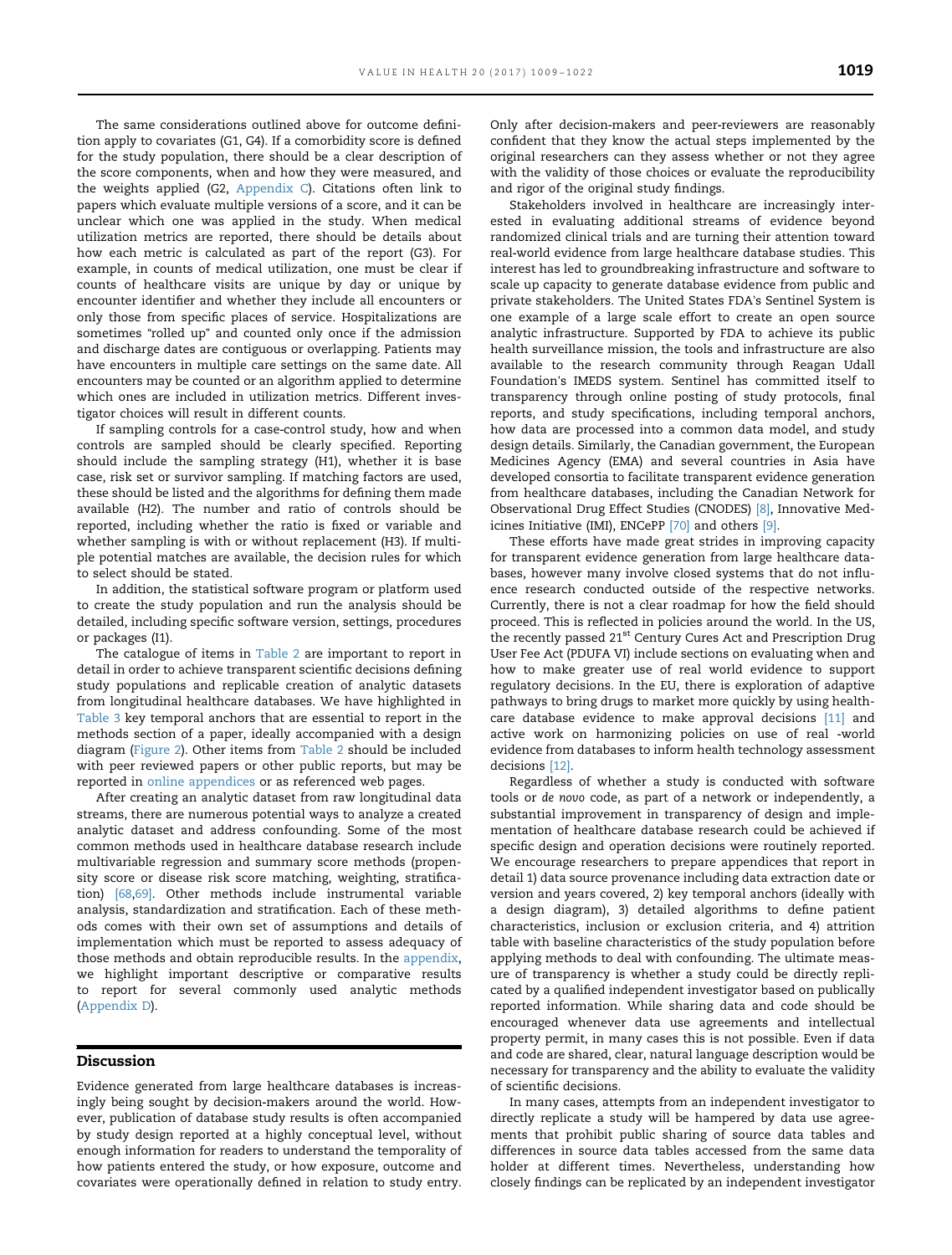when using the same data source over the same time period would be valuable and informative. Similarly, evaluation of variation in findings from attempts to conceptually replicate an original study using different source data or plausible alternative parameter choices can provide substantial insights. Our ability to understand observed differences in findings after either direct or conceptual replication relies on clarity and transparency of the scientific decisions originally implemented.

.<br>This paper provides a catalogue of specific items to report to improve reproducibility and facilitate assessment of validity of healthcare database analyses. We expect that it will grow and change over time with input from additional stakeholders. This catalogue could be used to support parallel efforts to improve transparency and reproducibility of evidence from database research. For example, we noted that the terminology used by different research groups to describe similar concepts varied. A next step could include development of shared terminology and structured reporting templates. We also had consensus within our task force that a limited number of parameters are absolutely necessary to recreate a study population, however there was disagreement on which. Empirical evaluation of the frequency and impact of lack of transparency on the catalogue of specific operational parameters on replicability of published database studies would be a valuable next step. Empirical data could inform future policies and guidelines for reporting on database studies for journals, regulators, health technology assessment bodies and other healthcare decision‐makers, where greater priority could be placed on reporting specific parameters with high demonstrated influence on replicability. It could also help stakeholders create policies that triage limited resources by focusing on database evidence where reporting is transparent enough that validity and relevance of scientific choices can be assessed. By aligning incentives of major stakeholders, the conduct and reporting of database research will change for the better. This will increase the confidence of decision‐makers in real‐world evidence from large healthcare databases.

## Ethics Statement

The authors state that no ethical approval was needed.

#### Acknowledgments

Provided comments during ISPE and ISPOR membership review period:

| Shohei Akita PhD    | Pharmaceuticals and Medical  |
|---------------------|------------------------------|
|                     | Devices Agency               |
| René Allard PhD     | Grünenthal GmbH              |
| Dorothee B Bartels  | Head of Global Epidemiology, |
| MSc, PhD            | Boehringer Ingelheim GmbH    |
| Tânia Maria Beume   | Instituto Nacional de Cancer |
| MBA                 |                              |
| Lance Brannman      | AstraZeneca                  |
| PhD                 |                              |
| Michael J Cangelosi | Boston Scientific            |
| MA MPH              |                              |
| Gillian Hall PhD    | Grimsdyke House              |
| Kenneth Hornbuckle  | Eli Lilly                    |
| DVM, PhD, MPH       |                              |
| Hanna Gyllensten    | Karolinska Institute         |
| PhD                 |                              |

| Kris Kahler SM, PhD<br>YH Kao                      | Novartis<br>Institute of Bio pharmaceutical                                  |
|----------------------------------------------------|------------------------------------------------------------------------------|
|                                                    | Science, College of Medicine,<br>National Cheng Kung                         |
|                                                    | University                                                                   |
| Hugh Kawabata PhD<br>James Kaye MD,<br><b>DrPH</b> | Bristol-Myers Squibb<br>RTI Health Solutions                                 |
| Lincy Lai PhD,<br>PharmD                           | Optum                                                                        |
| Sinead Langan FRCP<br>MSc PhD                      | London School of Hygiene and<br>Tropical Medicine                            |
| Tamar Lasky PhD                                    | <b>MIE Resources</b>                                                         |
| Junjie Ma, MS PhD                                  | University of Utah,                                                          |
| candidate                                          | Pharmacotherapy Outcomes                                                     |
|                                                    | Research Center                                                              |
| Kim McGuigan PhD<br><b>MBA</b>                     | Teva Pharmaceuticals                                                         |
| Montserrat Miret<br>MD, MPH                        | Nestle Health Science                                                        |
| Brigitta Monz MD<br>MPH MA                         | Roche, Pharmaceuticals Division                                              |
| Dominic Muston<br>MSc                              | Bayer                                                                        |
| Melvin Olsen PhD                                   | Novartis                                                                     |
| Eberechukwu                                        | University of Maryland, School of                                            |
| Onukwugha, MS,<br>PhD                              | Pharmacy                                                                     |
| Chris L Pashos PhD<br>(and colleagues)             | Takeda                                                                       |
| Smitri Raichand                                    | University of New South Wales<br>Australia                                   |
| Libby Roughead PhD,<br>M.App.Sc.                   | School of Pharmacy and Medical<br>Sciences, University of South<br>Australia |
| Martijn Schuemie<br>PhD                            | Janssen                                                                      |
| Lisa Shea                                          | MPG                                                                          |
| Emilie Taymore MSc                                 | MSD                                                                          |
| David L Van Brunt<br>PhD                           | AbbVie, Inc.                                                                 |
| Amir Viyanchi MA,                                  | Medical Sciences University of                                               |
| RN, PhD student                                    | Shahid Beheshti, Hamedan,<br>Iran                                            |
| Xuanqian Xie MSc<br>ORCID                          | Health Quality Ontario                                                       |
| Shirley V. Wang                                    | http://orcid.org/                                                            |
|                                                    | 0000-0001-7761-7090                                                          |
| Joshua J. Gagne                                    | http://orcid.org/<br>0000-0001-5428-9733                                     |
|                                                    |                                                                              |

## Supplemental Materials

Supplemental material accompanying this article can be found in the online version as a hyperlink at [http://dx.doi.org/10.1016/j.](http://dx.doi.org/10.1016/j.jval.2017.08.3018) [jval.2017.08.3018](http://dx.doi.org/10.1016/j.jval.2017.08.3018) or, if a hard copy of article, at [www.valuein](http://www.valueinhealthjournal.com/issues) [healthjournal.com/issues](http://www.valueinhealthjournal.com/issues) (select volume, issue, and article).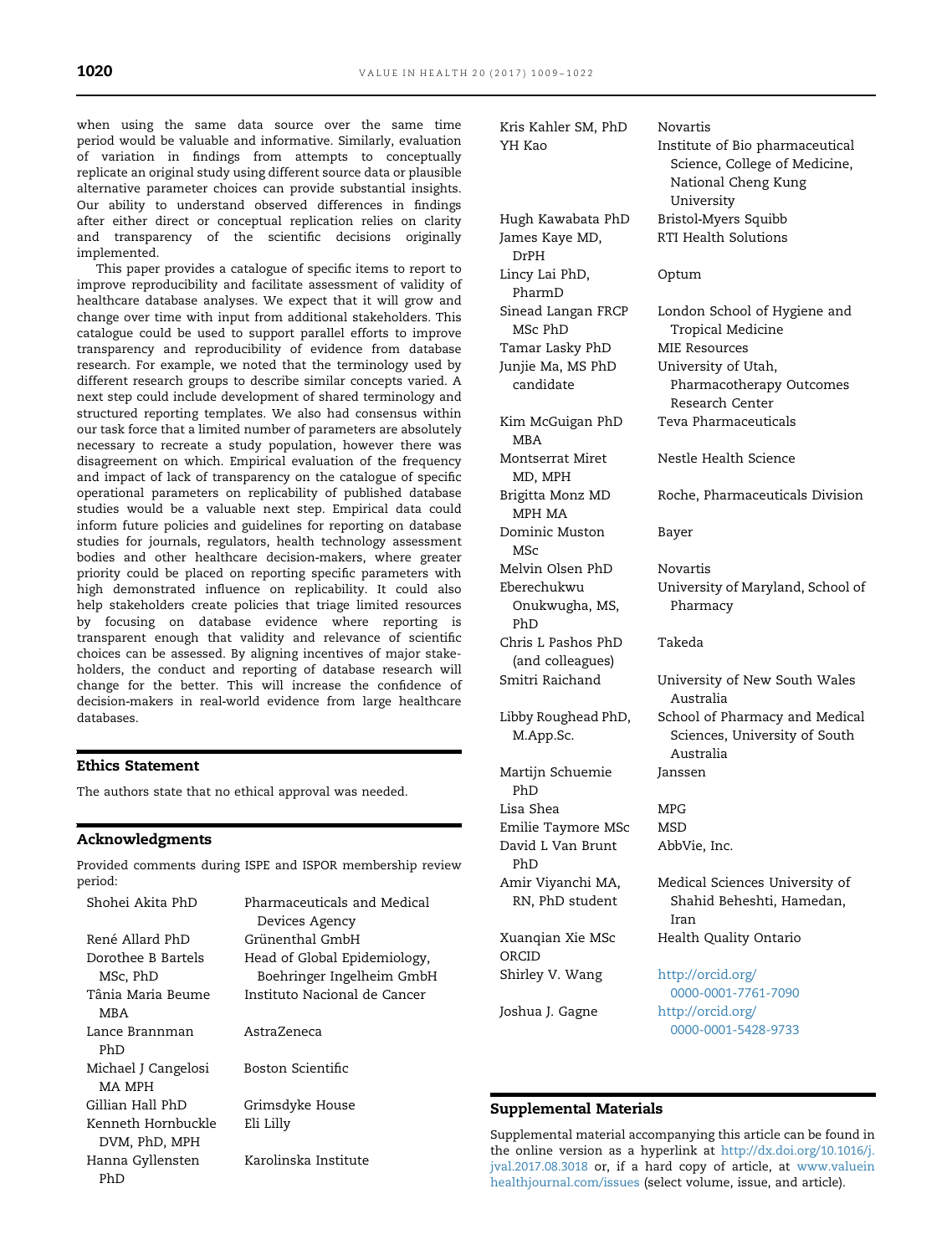#### REFERENCES

- [1] Schneeweiss S, Avorn J. A review of uses of health care utilization databases for epidemiologic research on therapeutics. J Clin Epidemiol 2005;58:323–37.
- [2] Califf RM, Robb MA, Bindman AB, et al. Transforming Evidence Generation to Support Health and Health Care Decisions. N Engl J Med 2016;375:2395–400.
- [3] Psaty BM, Breckenridge AM. Mini‐Sentinel and regulatory science‐‐big data rendered fit and functional. N Engl J Med 2014;370:2165–7.
- [4] Fleurence RL, Curtis LH, Califf RM, et al. Launching PCORnet, a national patient‐centered clinical research network. J Am Med Inform Assoc 2014;21:578–82.
- [5] Oliveira JL, Lopes P, Nunes T, et al. The EU‐ADR Web Platform: delivering advanced pharmacovigilance tools. Pharmacoepidemiol Drug Saf 2013;22:459–67.
- [6] As PENc, Andersen M, Bergman U, et al. The Asian Pharmacoepidemiology Network (AsPEN): promoting multi‐national collaboration for pharmacoepidemiologic research in Asia. Pharmacoepidemiol Drug Saf 2013;22:700–4.
- [7] Behrman RE, Benner JS, Brown JS, et al. Developing the Sentinel System‐‐a national resource for evidence development. N Engl J Med 2011;364:498–9.
- [8] Suissa S, Henry D, Caetano P, et al. CNODES: the Canadian Network for Observational Drug Effect Studies. Open Medicine 2012;6: e134–40.
- [9] Trifiro G, Coloma PM, Rijnbeek PR, et al. Combining multiple healthcare databases for postmarketing drug and vaccine safety surveillance: why and how? J Intern Med 2014;275:551–61.
- [10] Engel P, Almas MF, De Bruin ML, et al. Lessons learned on the design and the conduct of Post-Authorization Safety Studies: review of 3 years of PRAC oversight. Br J Clin Pharmacol 2017;83:884–93.
- [11] Eichler H‐G, Hurts H, Broich K, Rasi G. Drug Regulation and Pricing—Can Regulators Influence Affordability? N Engl J Med 2016;374:1807–9.
- [12] Makady A, Ham RT, de Boer A, et al. Policies for Use of Real‐World Data in Health Technology Assessment (HTA): A Comparative Study of Six HTA Agencies. Value in health: J Int Soc Pharmacoecon Outcomes Res 2017;20:520–32.
- [13] Benchimol EI, Manuel DG, To T, et al. Development and use of reporting guidelines for assessing the quality of validation studies of health administrative data. J Clin Epidemiol 2011;64:821–9.
- [14] Nicholls SG, Quach P, von Elm E, et al. The REporting of Studies Conducted Using Observational Routinely‐Collected Health Data (RECORD) Statement: Methods for Arriving at Consensus and Developing Reporting Guidelines. PLoS One. 2015;10:e0125620.
- [15] Collins GS, Omar O, Shanyinde M, Yu LM. A systematic review finds prediction models for chronic kidney disease were poorly reported and often developed using inappropriate methods. J Clin Epidemiol 2013;66:268–77.
- [16] Bouwmeester W, Zuithoff NP, Mallett S, et al. Reporting and methods in clinical prediction research: a systematic review. PLoS Med 2012;9: 1–12.
- [17] de Vries F, de Vries C, Cooper C, Leufkens B, van Staa T-P. Reanalysis of two studies with contrasting results on the association between statin use and fracture risk: the General Practice Research Database. Int J Epidemiol 2006;35:1301–8.
- [18] Jick H, Kaye JA, Vasilakis-Scaramozza C, Jick SS. Risk of venous thromboembolism among users of third generation oral contraceptives compared with users of oral contraceptives with levonorgestrel before and after 1995: cohort and case‐control analysis. BMJ: Br Med J 2000;321:1190–5.
- [19] Begley CG, Ellis LM. Drug development: Raise standards for preclinical cancer research. Nature 2012;483:531–3.
- [20] Kaiser J. The cancer test. Science 2015;348:1411–3.
- Nosek BA, Alter G, Banks GC, et al. SCIENTIFIC STANDARDS. Promoting an open research culture. Science 2015;348:1422–5.
- [22] Collins FS, Tabak LA. Policy: NIH plans to enhance reproducibility. Nature 2014;505:612–3.
- [23] Goodman SK, Krumholz HM. Open Science: PCORI's Efforts to Make Study Results and Data More Widely Available. 2015.
- [24] Science CfO. Transparency and Openness Promotion (TOP) Guidelines. Available from: [http://centerforopenscience.org/top/](http://www.centerforopenscience.org/top/). [Accessed July 20, 2015].
- [25] Meta-Research Innovation Center at Stanford. Available from: [http://](http://www.metrics.stanford.edu/) [metrics.stanford.edu/.](http://www.metrics.stanford.edu/) 2016.
- [26] [clinicalstudydatarequest.com](http://clinicalstudydatarequest.com). Available from: [http://clinicalstudy](http://www.clinicalstudydatarequest.com/Default.aspx) [datarequest.com/Default.aspx.](http://www.clinicalstudydatarequest.com/Default.aspx)
- [27] Iqbal SA, Wallach JD, Khoury MJ, Schully SD, Ioannidis JP. Reproducible Research Practices and Transparency across the Biomedical Literature. PLoS Biol 2016;14:e1002333.
- [28] Zika Open-Research Portal. Available from: [https://zika.labkey.com/](https://zika.labkey.com/project/home/begin.view?) [project/home/begin.view?.](https://zika.labkey.com/project/home/begin.view?)
- [29] Hall GC, Sauer B, Bourke A, et al. Guidelines for good database selection and use in pharmacoepidemiology research. Pharmacoepidemiol Drug Saf 2012;21:1–10.
- [30] Lanes S, Brown JS, Haynes K, et al. Identifying health outcomes in healthcare databases. Pharmacoepidemiol Drug Saf 2015;24: 1009–16.
- [31] Brown JS, Kahn M, Toh S. Data quality assessment for comparative effectiveness research in distributed data networks. Med Care 2013; 51(8 Suppl 3):S22–9.
- [32] Kahn MG, Brown JS, Chun AT, et al. Transparent reporting of data quality in distributed data networks. Egems 2015;3:1052.
- [33] EMA. ENCePP Guide on Methodological Standards in Pharmacoepidemiology. 2014.
- [34] von Elm E, Altman DG, Egger M, et al. The Strengthening the Reporting of Observational Studies in Epidemiology (STROBE) statement: guidelines for reporting observational studies. PLoS Med 2007;4:e296.
- [35] Wilkinson MD, Dumontier M, Aalbersberg IJ, et al. The FAIR Guiding Principles for scientific data management and stewardship. Scientific Data 03/15/online 2016;3:160018.
- [36] Gini R, Schuemie M, Brown J, et al. Data Extraction and Management in Networks of Observational Health Care Databases for Scientific Research: A Comparison of EU‐ADR, OMOP, Mini‐Sentinel and MATRICE Strategies. Egems 2016;4:1189.
- [37] Berger ML, Sox H, Willke R, et al. Good Practices for Real-World Data Studies of Treatment and/or Comparative Effectiveness: Recommendations from the Joint ISPOR‐ISPE Special Task Force on Real‐World Evidence in Healthcare Decision‐Making. Pharmacoepidemiol Drug Saf 2017;26:1033–9.
- [38] Nosek BA, Errington TM. Making sense of replications. Elife 2017;6: e23383.
- [39] Benchimol EI, Smeeth L, Guttmann A, et al. The REporting of studies Conducted using Observational Routinely‐collected health Data (RECORD) statement. PLoS Med 2015;12:e1001885.
- [40] Committee PP-CORIM. The PCORI Methodology Report. 2013.
- [41] Gagne JW, Wang SV, Schneeweiss S. FDA Mini‐Sentinel Prospective Routine Observational Monitoring Program Tool: Cohort Matching. January. Technical Users' Guide version: 1.0. 2014.
- [42] Zhou X, Murugesan S, Bhullar H, et al. An evaluation of the THIN database in the OMOP Common Data Model for active drug safety surveillance. Drug Saf 2013;36:119–34.
- [43] Collins FS, Hudson KL, Briggs JP, Lauer MS. PCORnet: turning a dream into reality. J Am Med Inform Assoc 2014;21:576–7.
- [44] Schuemie MJ, Gini R, Coloma PM, et al. Replication of the OMOP experiment in Europe: evaluating methods for risk identification in electronic health record databases. Drug Saf 2013;36(Suppl 1):S159–69.
- [45] Schneeweiss S, Shrank WH, Ruhl M, Maclure M. Decision‐Making Aligned with Rapid‐Cycle Evaluation in Health Care. Int J Technol Assess Health Care 2015;31:214–22.
- [46] Public Policy Committee, International Society for Pharmacoepidemiology. Guidelines for good pharmacoepidemiology practice (GPP). Pharmacoepidemiol Drug Saf 2016;25:2–10.
- [47] Wang SV, Verpillat P, Rassen JA, et al. Transparency and Reproducibility of Observational Cohort Studies Using Large Healthcare Databases. Clin Pharmacol Ther 2016;99:325–32.
- [48] Strom BL, Buyse M, Hughes J, Knoppers BM. Data sharing, year 1–access to data from industry‐sponsored clinical trials. N Engl J Med 2014;371:2052–4.
- [49] Science CfO. Open Science Framework now a recommended repository for the Nature Publishing Group's data journal, Scientific Data. [https://](https://cos.io/pr/2015-08-12/) [cos.io/pr/2015-08-12/](https://cos.io/pr/2015-08-12/), 2016.
- [50] Observational Medical Outcomes Partnership. Available from: [http://](http://www.omop.org/) [omop.org/.](http://www.omop.org/) 2016.
- [51] Innovation in Medical Evidence Development and Surveillance (IMEDS). Available from: [http://imeds.reaganudall.org/AboutIMEDS](http://www.imeds.reaganudall.org/AboutIMEDS). 2016.
- [52] Mini‐Sentinel Prospective Routine Observational Monitoring Program Tools (PROMPT): Cohort Matching, SAS Code Package, Version 1.0. 2014.
- [53] Essential Evidence for Healthcare. 2016. Available from: [http://www.](http://www.aetion.com/evidence/) [aetion.com/evidence/.](http://www.aetion.com/evidence/)
- [54] Center M‐SC. Routine Querying Tools (Modular Programs). 2014. Available from: [http://mini-sentinel.org/data\\_activities/](http://www.mini-sentinel.org/data_activities/modular_programs/details.aspx?ID=166) [modular\\_programs/details.aspx?ID](http://www.mini-sentinel.org/data_activities/modular_programs/details.aspx?ID=166)=166. [Accessed June 12, 2017].
- [55] EMIF. EMIF Platform. Available from: [http://www.emif.eu/about/](http://www.emif.eu/about/emif-platform) [emif-platform](http://www.emif.eu/about/emif-platform).
- [56] PROTECT. Available from: <http://www.imi-protect.eu/>.

[Accessed July 7, 2017].

- [57] Aetion, Inc.'s Comparative Effectiveness and Safety platforms version
- 2.2. Available from: <https://www.aetion.com/>. [Accessed July 7, 2017]. [58] Observational Health Data Sciences and Informatics Atlas version 2.0.0.
- Available from: <https://ohdsi.org/analytic-tools/>. [Accessed July 7, 2017]. [59] Observational Health Data Sciences and Informatics CohortMethod version 2.2.2. Available from[:https://github.com/OHDSI/CohortMethod.](https://github.com/OHDSI/CohortMethod)